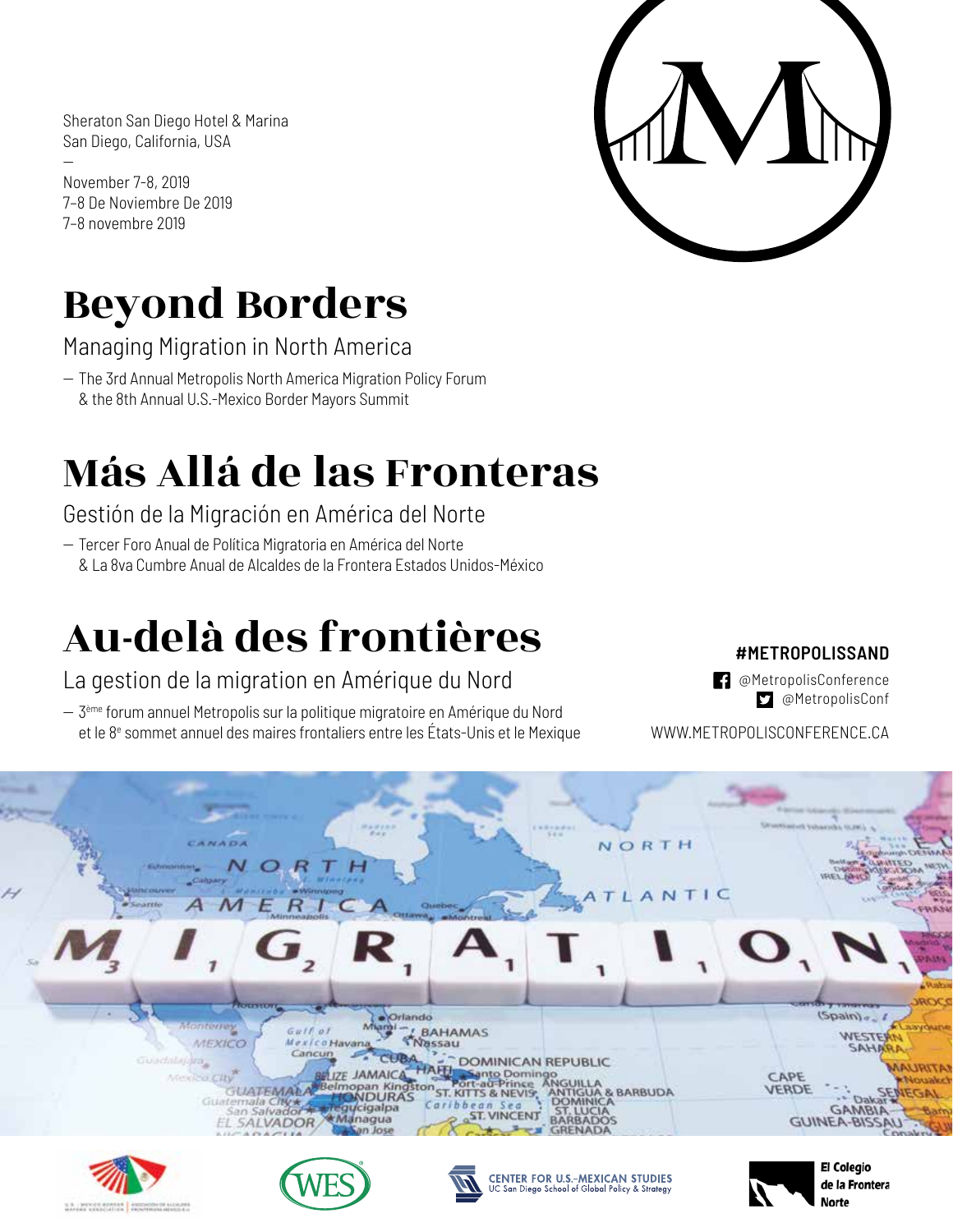

U.S. - MEXICO BORDER MAYORS ASSOCIATION | FRONTERIZOS MÉXICO-E.U.

# **Welcomes Metropolis Attendees to our San Diego-Tijuana Megaregion 2019 BORDER MAYORS SUMMIT Nov. 7-8, 2019 | San Diego, CA**









In 2011, mayors across the binational region came together in El Paso, Texas, for the first U.S.-Mexico Border Mayors Summit to create a united voice for their metropolitan areas and residents. The 2019 Summit is being held alongside Metropolis, chaired by the cities of San Diego and Tijuana and in partnership with the UC San Diego Center for U.S.-Mexican Studies.

















SHART BORDER





**Our Expertise. Your Success.** 

WES Global Talent Bridge is dedicated to

# **Helping Skilled Immigrants Fully Utilize Their Talents and Education in Canada and the U.S.**

We work with local, national, and international partners to ensure skilled immigrants can:

- $\circledcirc$  Use their skills and education
- $\circledcirc$  Contribute to their communities
- $\circledcirc$  Achieve their academic and professional goals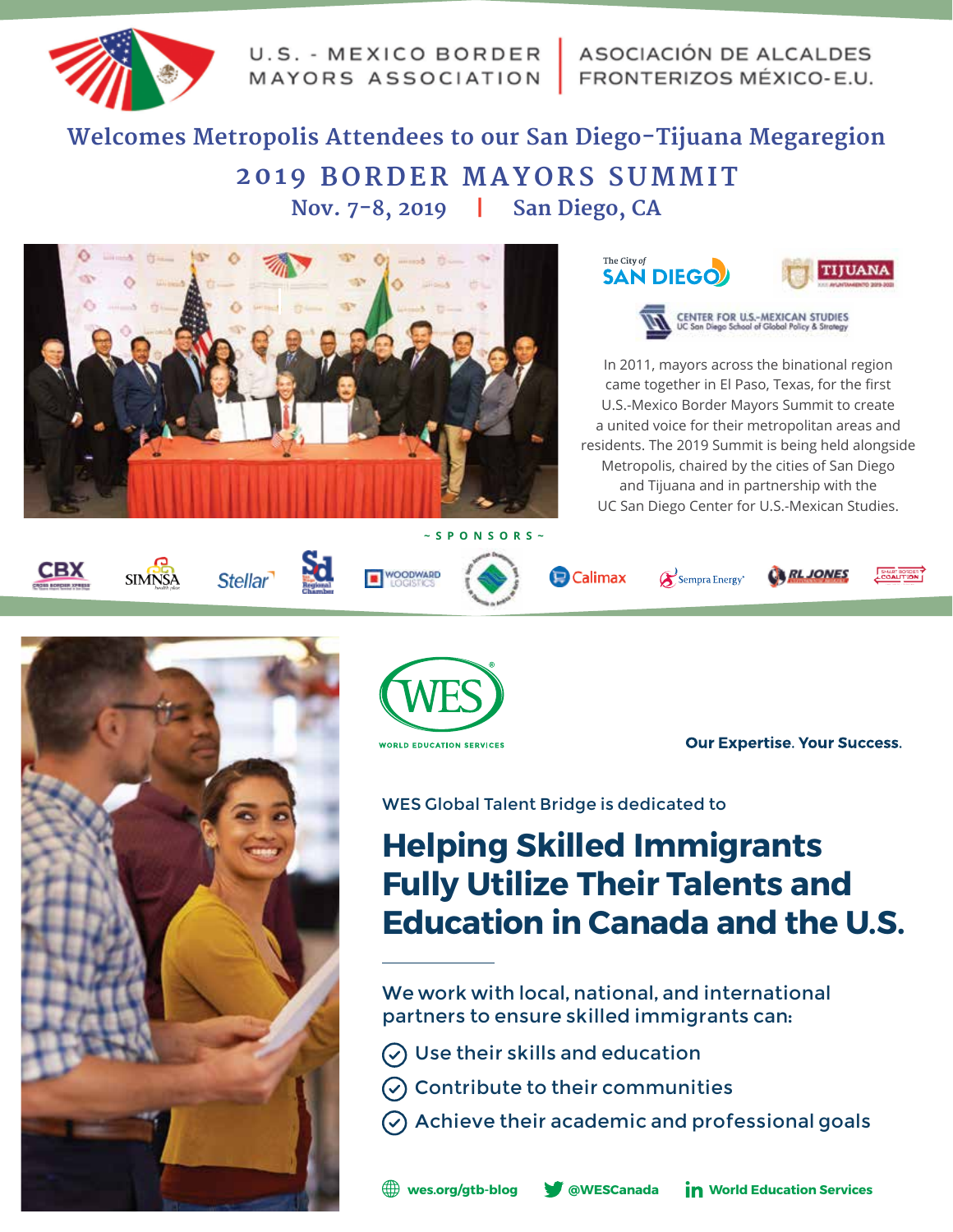

# **Sheraton**<sup>®</sup>

SAN DIEGO HOTEL & MARINA

**BAY TOWER LOBBY LEVEL**

**MM** Monterey Carmel Fairbanks Ballroom  $\overline{\vee}$ A B C D 加Ⅲ₩ North น∿⊓  $\mathbb{M}$ **Shutters** Gift Shop Fairbanks Foyer 心 Bel Aire MT ₩ Ballroom Bel Aire Foyer Bel Aire Foyer South Ť  $\overline{\phantom{0}}$ ♠  $\overline{\mathcal{L}}$ Guest ખ Registration La Jolla  $MML$ Lobby Del Mar  $\wedge$ r ┑⋏ Bay Tower Entrance Lounge Restaurant Link@ Sheraton Cafe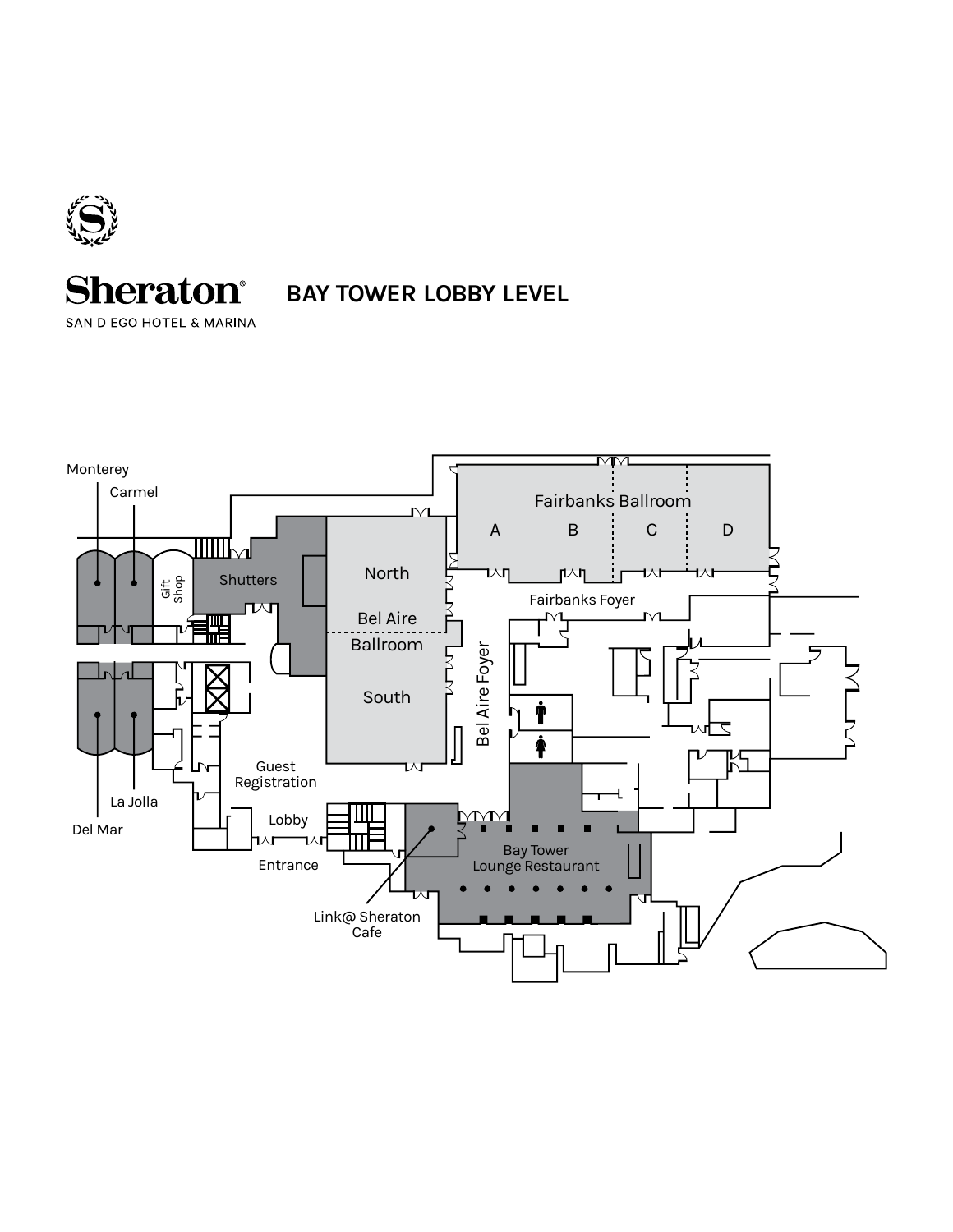# **DAY 1** - THURSDAY, NOVEMBER 7TH

| 8:00 AM<br>> Bel Aire Ballroom                                                             | Registration                                                                                                                                                                                                                                                                                                                                                                                                                                                                                                                                                                                                                                                                                                                                                                                                                                                                                                                                                                                                                                                                                     |
|--------------------------------------------------------------------------------------------|--------------------------------------------------------------------------------------------------------------------------------------------------------------------------------------------------------------------------------------------------------------------------------------------------------------------------------------------------------------------------------------------------------------------------------------------------------------------------------------------------------------------------------------------------------------------------------------------------------------------------------------------------------------------------------------------------------------------------------------------------------------------------------------------------------------------------------------------------------------------------------------------------------------------------------------------------------------------------------------------------------------------------------------------------------------------------------------------------|
| $9:00$ AM - $9:15$ AM<br>> Bel Aire Ballroom                                               | <b>Welcoming Remarks</b><br>ALBERTO HERNANDEZ, Mexican Metropolis North America Co-chair<br>RAFAEL FERNÁNDEZ DE CASTRO, U.S. Metropolis North America Co-chairr<br><b>Opening Address</b><br>KEVIN L. FAULCONER, Mayor of San Diego, California                                                                                                                                                                                                                                                                                                                                                                                                                                                                                                                                                                                                                                                                                                                                                                                                                                                  |
| $9:15$ AM - 10:45 AM<br>> Bel Aire Ballroom                                                | PLENARY 1: REFUGEE AND ASYLUM SEEKERS IN NORTH AMERICA<br>This plenary session will identify and discuss the major challenges North American countries currently face with regards to<br>refugees and asylum seekers. Speakers will look at the role their countries play to manage humanitarian flows and policies<br>and procedures around the admission of refugees and grants of asylum. They will further suggest measures that can enhance<br>cooperation between North American countries on refugee issues and/or propose coordination mechanisms and policies that<br>address the root conditions giving rise to displacement.<br>Participants<br><b>VALERIE BOYD</b> , Assistant Secretary, International Affairs, Office of Strategy, Policy, and Plans,<br>U.S. Department of Homeland Security<br>CINTHIA PÉREZ TREJO, Specialist, Comisión Mexicana de Ayuda a Refugiados<br><b>CANADIAN REPRESENTATIVE, TBC</b><br>Moderator<br>ADAM HUNTER, Migration Consultant and Fellow & Co-lead for Homeland Security and Community Resilience,<br><b>Truman National Security Project</b> |
| 10:45 AM - 11:00 AM                                                                        | <b>Break</b>                                                                                                                                                                                                                                                                                                                                                                                                                                                                                                                                                                                                                                                                                                                                                                                                                                                                                                                                                                                                                                                                                     |
| 11:00 AM - 12:30 PM                                                                        | Workshop Block A                                                                                                                                                                                                                                                                                                                                                                                                                                                                                                                                                                                                                                                                                                                                                                                                                                                                                                                                                                                                                                                                                 |
| 12:30 PM - 1:45 PM<br>>Bel Aire Ballroom                                                   | Lunch                                                                                                                                                                                                                                                                                                                                                                                                                                                                                                                                                                                                                                                                                                                                                                                                                                                                                                                                                                                                                                                                                            |
| 1:45 PM - 3:15 PM                                                                          | Workshop Block B                                                                                                                                                                                                                                                                                                                                                                                                                                                                                                                                                                                                                                                                                                                                                                                                                                                                                                                                                                                                                                                                                 |
| 3:15 PM - 3:30 PM                                                                          | <b>Break</b>                                                                                                                                                                                                                                                                                                                                                                                                                                                                                                                                                                                                                                                                                                                                                                                                                                                                                                                                                                                                                                                                                     |
| 3:30 PM - 5:00 PM                                                                          | Workshop Block C                                                                                                                                                                                                                                                                                                                                                                                                                                                                                                                                                                                                                                                                                                                                                                                                                                                                                                                                                                                                                                                                                 |
| 5:00 PM                                                                                    | First-come, first-serve shuttle bus to reception                                                                                                                                                                                                                                                                                                                                                                                                                                                                                                                                                                                                                                                                                                                                                                                                                                                                                                                                                                                                                                                 |
| 5:30 PM - 7:00 PM<br>> UC San Diego<br>Campus,<br>International<br><b>House Great Hall</b> | Community Welcome Reception by the U.S.-Mexico Border Mayors Association<br>Please join us at UC San Diego for a reception hosted by the Center for U.S.-Mexican Studies to welcome participants from<br>Metropolis and the Border Mayors Summit to the region. The event will take place in the beautiful International House Great<br>Hall, where attendees will be able to sample beer and wine from the CaliBaja region. During the event, we will honor the<br>SIMNSA Foundation for its work to provide healthcare to migrants in Tijuana.<br>Special quests include:<br>KEVIN FAULCONER, Mayor of San Diego, California<br>NATALIA FIGUEROA, Mexican Vice Consul General in San Diego<br>SUE SAARNIO, U.S. Consul General in San Diego                                                                                                                                                                                                                                                                                                                                                    |
|                                                                                            | All conference delegates are welcome to attend.                                                                                                                                                                                                                                                                                                                                                                                                                                                                                                                                                                                                                                                                                                                                                                                                                                                                                                                                                                                                                                                  |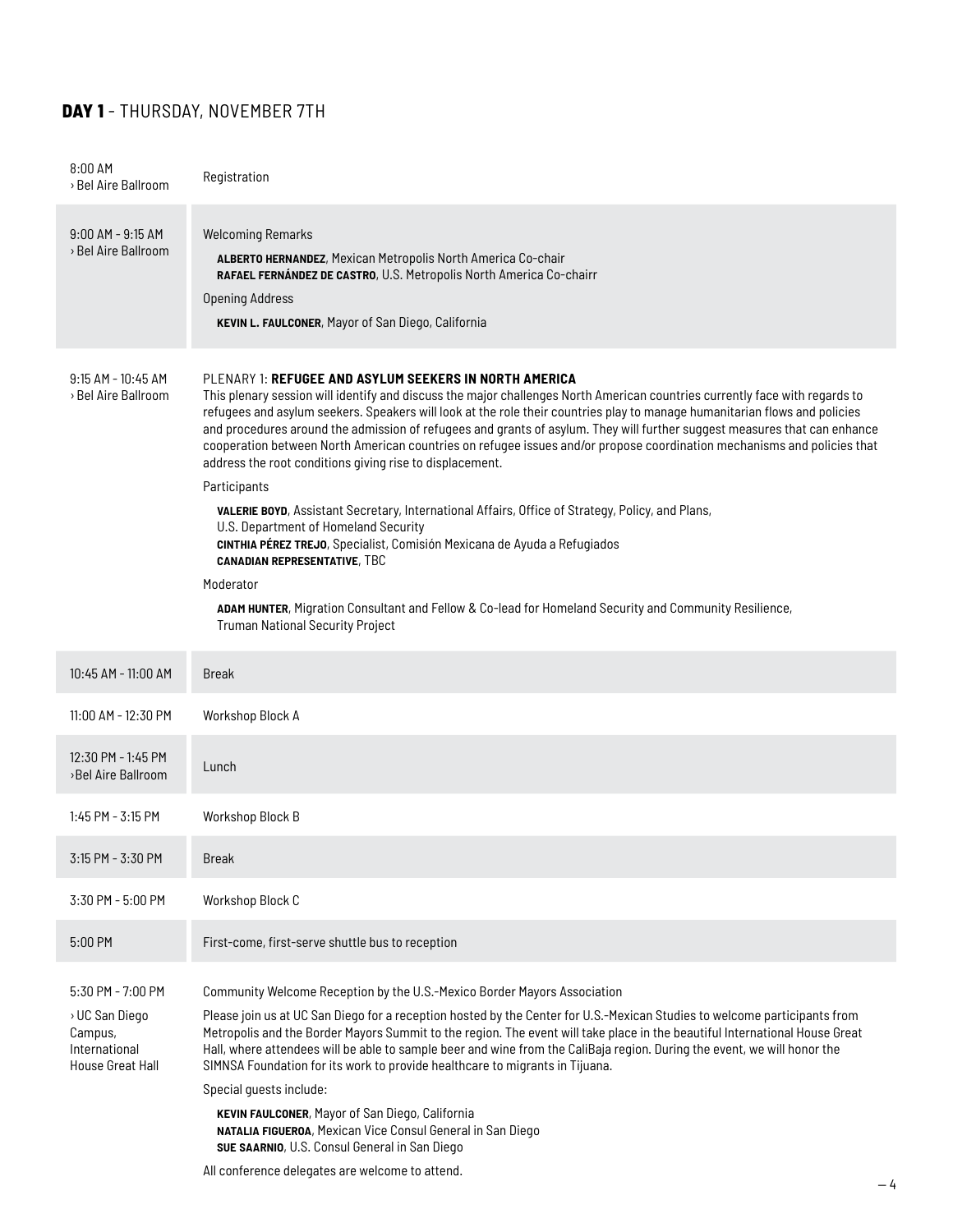# **DAY 2** - FRIDAY, NOVEMBER 8TH

| 8:00 AM<br>> Bel Aire Ballroom                                                                                                                | Registration                                                                                                                                                                                                                                                                                                                                                                                                                                                                                                                                                                                                                                                                                                                                                                                                                                                                                                                                                                                             |
|-----------------------------------------------------------------------------------------------------------------------------------------------|----------------------------------------------------------------------------------------------------------------------------------------------------------------------------------------------------------------------------------------------------------------------------------------------------------------------------------------------------------------------------------------------------------------------------------------------------------------------------------------------------------------------------------------------------------------------------------------------------------------------------------------------------------------------------------------------------------------------------------------------------------------------------------------------------------------------------------------------------------------------------------------------------------------------------------------------------------------------------------------------------------|
| $9:00$ AM - $9:15$ AM<br>> Bel Aire Ballroom                                                                                                  | <b>Welcoming Remarks</b><br>MARLENE JENNINGS, Canadian Metropolis North America Co-chair<br><b>Opening Address</b><br>ALEJANDRA SOTELO-SOLIS, Mayor of National City, California                                                                                                                                                                                                                                                                                                                                                                                                                                                                                                                                                                                                                                                                                                                                                                                                                         |
| $9:15$ AM - 10:45 AM<br>> Bel Aire Ballroom                                                                                                   | PLENARY 2: WELCOMING IMMIGRANTS INTO NEW COMMUNITIES -Part of the 8th Annual U.S.-Mexico Border Mayors Summit<br>The community level is where immigrants and refugees are welcomed. As urbanization rates continue to increase globally,<br>cities play an increasingly important role on the frontline of the settlement and integration process. This plenary session will<br>analyze local government efforts across North America and how multi-sector partners work to support the civic, social and<br>economic integration of immigrants and refugees.<br>Participants<br>AMBASSADOR CARLOS GONZÁLEZ GUTIÉRREZ, Mexican Consul General in San Diego<br>JACK JEDWAB, President, Metropolis Canada & Association for Canadian Studies<br>ALEJANDRA SOTELO-SOLIS, Mayor of National City, California<br>MARY SALAS, Mayor of Chula Vista, California<br>Chair<br>KEVIN FAULCONER, Mayor of San Diego, California<br>Moderator<br>DENICE GARCIA, Director of International Affairs, City of San Diego |
| 10:45 AM - 11:00 AM                                                                                                                           | <b>Break</b>                                                                                                                                                                                                                                                                                                                                                                                                                                                                                                                                                                                                                                                                                                                                                                                                                                                                                                                                                                                             |
| 11:00 AM - 12:30 PM                                                                                                                           | Workshop Block D                                                                                                                                                                                                                                                                                                                                                                                                                                                                                                                                                                                                                                                                                                                                                                                                                                                                                                                                                                                         |
| 12:30 PM - 1:45 PM<br>> Bel Aire Ballroom                                                                                                     | Lunch                                                                                                                                                                                                                                                                                                                                                                                                                                                                                                                                                                                                                                                                                                                                                                                                                                                                                                                                                                                                    |
| 1:45 PM - 3:15 PM                                                                                                                             | Workshop Block E                                                                                                                                                                                                                                                                                                                                                                                                                                                                                                                                                                                                                                                                                                                                                                                                                                                                                                                                                                                         |
| 3:15 PM - 3:30 PM                                                                                                                             | <b>Break</b>                                                                                                                                                                                                                                                                                                                                                                                                                                                                                                                                                                                                                                                                                                                                                                                                                                                                                                                                                                                             |
| 3:30 PM - 5:00 PM                                                                                                                             | Workshop Block F                                                                                                                                                                                                                                                                                                                                                                                                                                                                                                                                                                                                                                                                                                                                                                                                                                                                                                                                                                                         |
| 5:30 PM - 7:00 PM<br>> The Malin Burnham<br><b>Center for Civic</b><br>Engagement<br>2508 Historic Decatur<br>Rd #130, San Diego,<br>CA 92106 | <b>Closing Cocktail Reception</b><br>Hosted by the US-Mexico Border Philanthropy Partnership, with support from the Consulate General of Canada in Los Angeles,<br>please join us in celebrating the success of this year's Metropolis North America Migration Policy Forum.<br>All conference delegates are welcome to attend.                                                                                                                                                                                                                                                                                                                                                                                                                                                                                                                                                                                                                                                                          |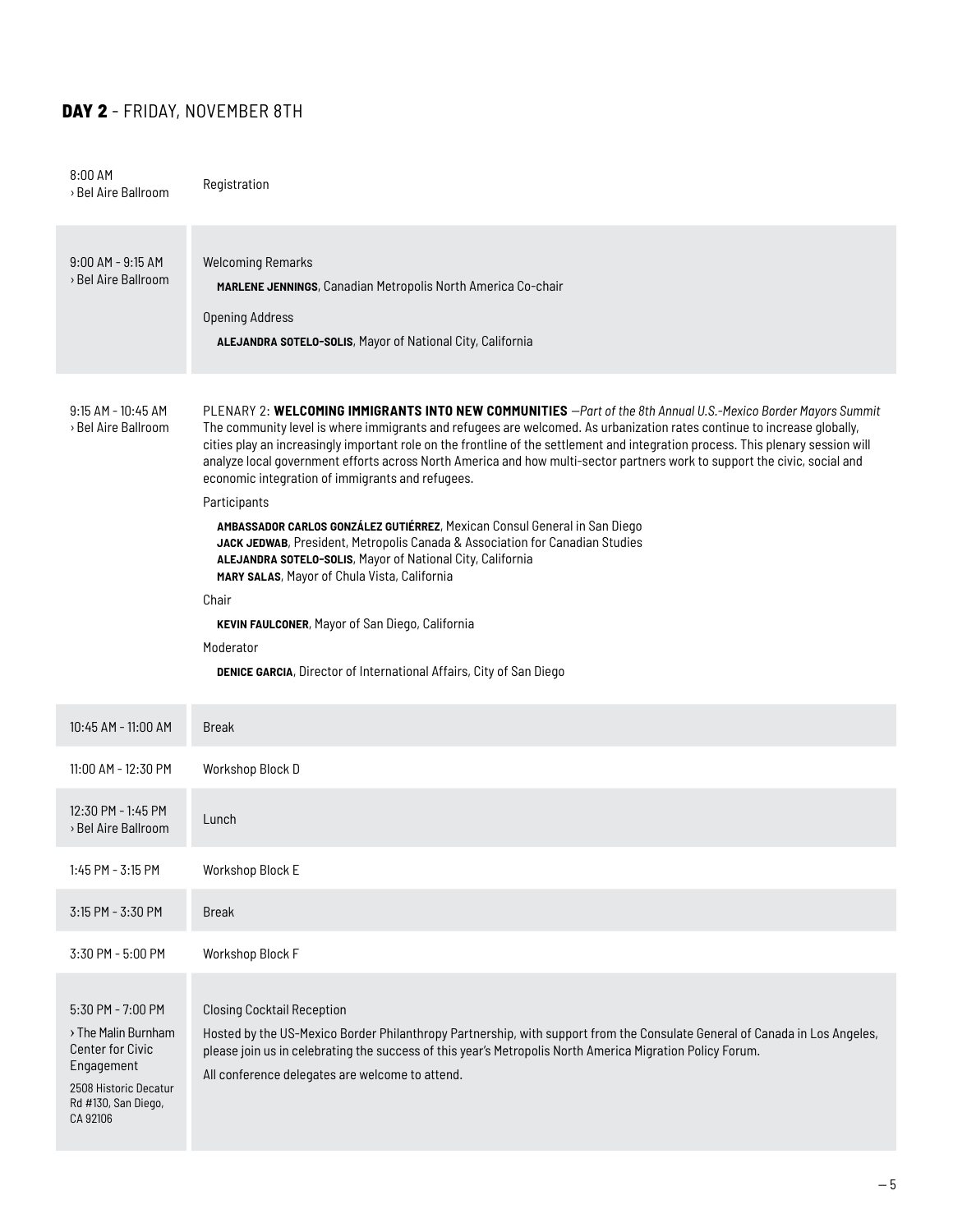A1 NORTH AMERICA: ECONOMIC OPPORTUNITY STARTS HERE *--Part of the 8th Annual U.S.-Mexico Border Mayors Summit ROOM › FAIRBANKS A*

Against the backdrop of rapid changes in global production and consumption and uncertainty around trade policy in North America, this discussion will explore how border cities are working to identify and maintain the sources of their competitiveness in the 21st century innovation economy and insure that trade provides opportunities for inclusive growth.

| ORGANIZER | U.S.-MEXICO BORDER MAYORS ASSOCIATION |
|-----------|---------------------------------------|
|-----------|---------------------------------------|

participants **kevin faulconer**, Mayor of San Diego, California

**arturo gonzalez**, Mayor of Tijuana, Baja California

**PETE SAENZ, Mayor of Laredo, Texas** 

chair **melissa floca**, Associate Director, Center for U.S.-Mexican Studies, UC San Diego

moderator **paola avila**, Vice President of International Business Affairs, San Diego Regional Chamber of Commerce

A2 LEVERAGING REFUGEES AND INTERNATIONAL STUDENTS AS ECONOMIC DEVELOPMENT ASSETS *ROOM › FAIRBANKS B*

While Canada and the United States face demographic shifts, we look to skilled migration to address the resulting skill shortages, but there is growing recognition that refugees and international students are also assets for economic development. This panel will showcase examples of how states, provinces, NGO's and businesses are reshaping the refugee and international student narrative.

# organizer **world education services (wes)** participants **neil g. ruiz**, PhD Associate Director, Global Migration & Demography Research, Pew Research Center *international students in border communities* **steve tobocman**, Director, Global Detroit and Co-Chair Welcoming Economies Global Network *establishing michigan as a center for global prosperity through inclusion* **devon franklin**, WES Canada *refugee jobs agenda: how corporate canada is recognizing refugee talent* **lori wilkinson**, Professor of Sociology, University of Manitoba *economic outcomes of refugees in canada*

moderator **beth clarke**, Director Strategic Partnerships, WES Canada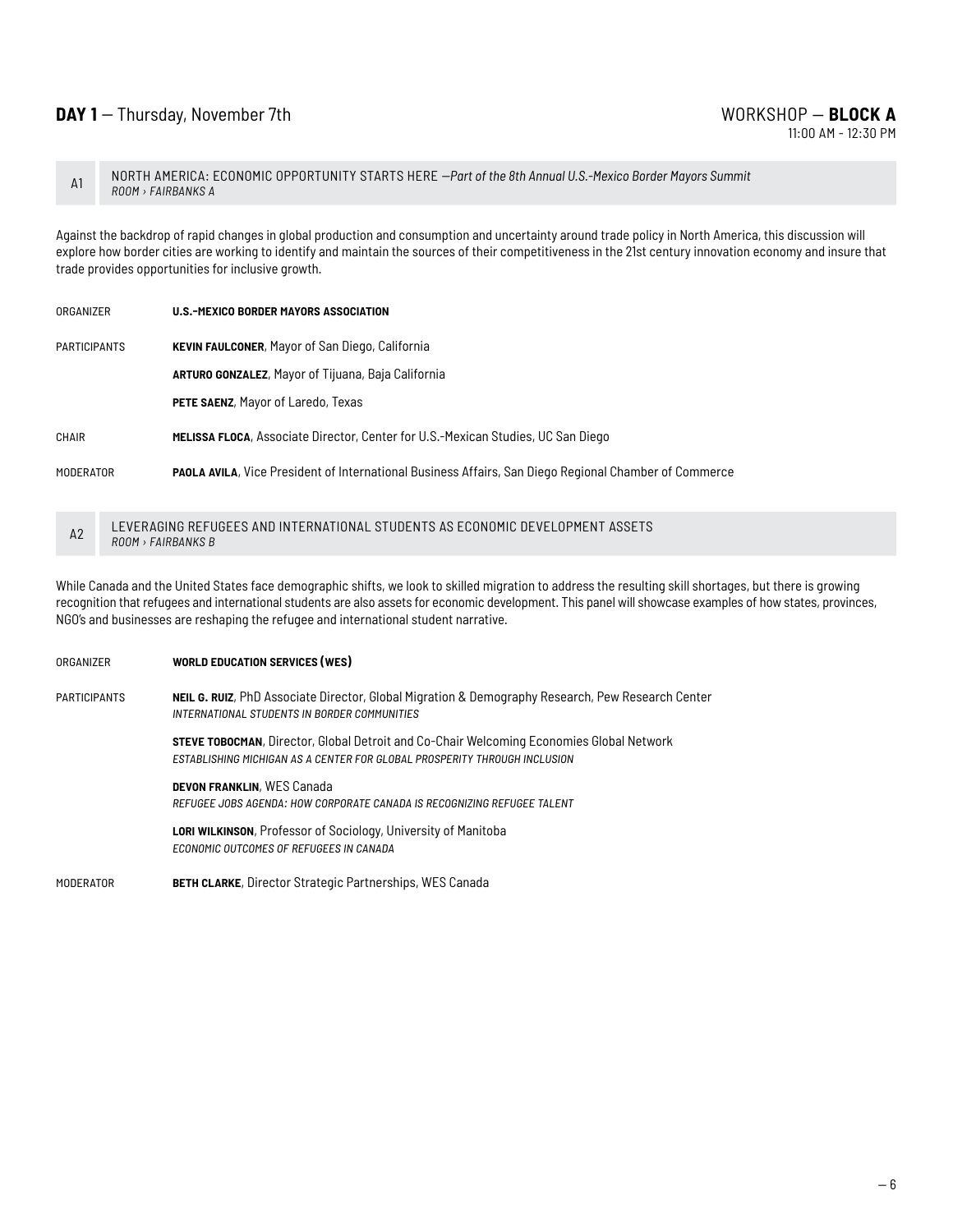#### A3 US-MEXICO BORDER POLICY CHANGES AND THEIR EFFECTS ON BOTH BORDER MANAGEMENT AND MIGRANTS *ROOM › FAIRBANKS C*

This panel will detail recent US policy changes in the treatment of people arriving at the US Southwest border, put these changes in international perspective; detail how these policy changes are affecting US border management and migrants themselves, and highlight impacts on Mexico's border cities and Mexican politics more broadly.

#### organizer **migration policy institute**

participants **julia gelatt**, Senior Policy Analyst, MPI

**rodulfo figueroa**, former representative, Instituto Nacional de Migración (INM), Baja California

**ev meade**, Professor, Kroc School of Peace Studies, University of San Diego

**elliot spagat**, San Diego Correspondent, U.S. Immigration Team Leader, Associated Press

moderator **julia gelatt**, Senior Policy Analyst, MPI

#### A4 THE DEPORTATION AND VOLUNTARY RETURN OF MEXICAN MIGRANTS FROM THE UNITED STATES *ROOM › FAIRBANKS D*

This panel analyzes the transformation of U.S. immigration policy that has facilitated the massive formal deportation of non-citizens as well as the specific reasons for the detention and removal of male migrants. Considering that roughly one in four deportees have US-citizen children, the panel examines how detention, incarceration, and deportation erodes immigrant fatherhood.

# organizer **el colegio de la frontera norte (colef)** participants **rafael alarcón acosta**, El Colegio de la Frontera Norte *criminalization of migrants? reasons for the detention and removal of mexican deportees from the united state* **fatima khayar-camara**, PhD Candidate, University of California, San Diego *forced out of fatherhood: how the deportation-carceral system undermines immigrant dads* **rodolfo cruz piñeiro** and **pedro paulo orraca romano**, El Colegio de la Frontera Norte *reintegration and economic assimilation of international return migrants in mexico* **abigail thornton**, Doctoral Candidate, University of California Los Angeles *effective integration through direct participation: learning for social action with displaced communities in tijuana* moderators **rafael alarcón acosta** & **rodolfo cruz piñeiro**, El Colegio de la Frontera Norte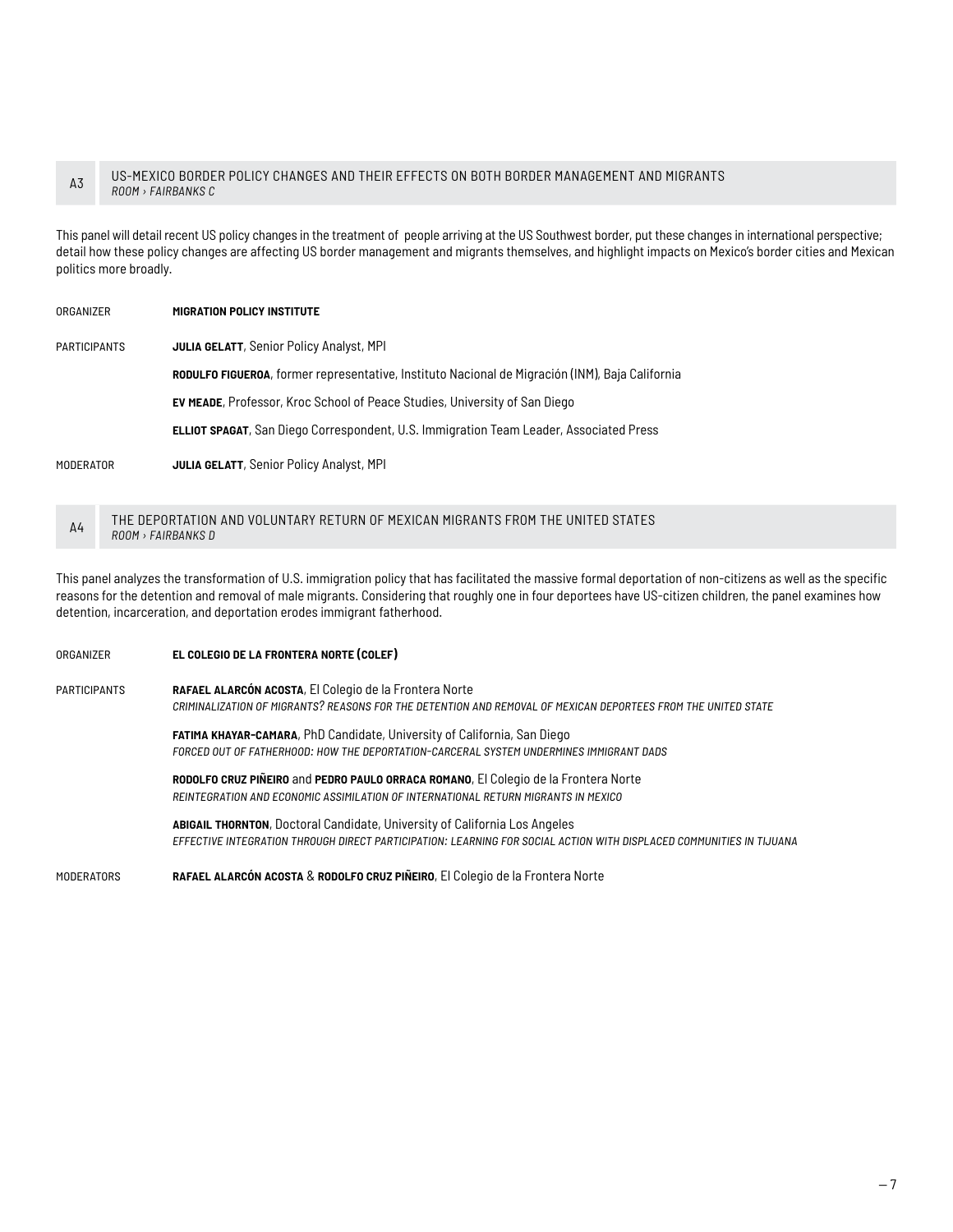#### A5 JUSTICE AND TEMPORARY AGRICULTURAL WORKER PROGRAMS IN NORTH AMERICA *ROOM › SHUTTERS*

Countless numbers of temporary agricultural workers migrate across North America each year. Despite having lawful immigration status, exploitation of workers is rampant. The legal regimes that establish the visas create the circumstances for such exploitation. This panel will examine these agricultural visa regimes, focusing on the particulars that leave such workers especially vulnerable.

#### organizer **justice in motion & legal assistance clinic-cornell law school**

participants **briana beltran**, Visiting Lecturer, Farmworker Legal Assistance Clinic - Cornell Law School, *rights with few remedies: access to justice and the h-2a temporary agricultural worker program in the united states*

> **agustín escobar latapi**, Director, Centro de Investigaciones y Estudios Superiores en Antropología Social *seasonal migration of farm workers in mexico: implications for international migration and local politics*

**bernardo ramirez bautista**, Coordinador Estatal de Oaxaca, Frente Indigena de Organizaciones Binacionales *defending the rights of oaxacan migrant workers*

#### A6 EVOLVING IDENTITIES, DISCRIMINATION AND RACIAL PROFILING IN CANADA, THE UNITED STATES AND MEXICO ROUNDTABLE *room › bel aire ballroom*

Profiling migrants and non-migrants is a common practice across North America and important demographic changes in the past few decades have made this more complex. How can policy-makers and civil society work together to counteract this? What common actions can be identified to develop a joint action plan to fight racism across North America?

#### organizer **metropolis canada**

participants **andrea guerrero**, Executive Director, Alliance San Diego

**victor satzewich**, Professor, McMaster University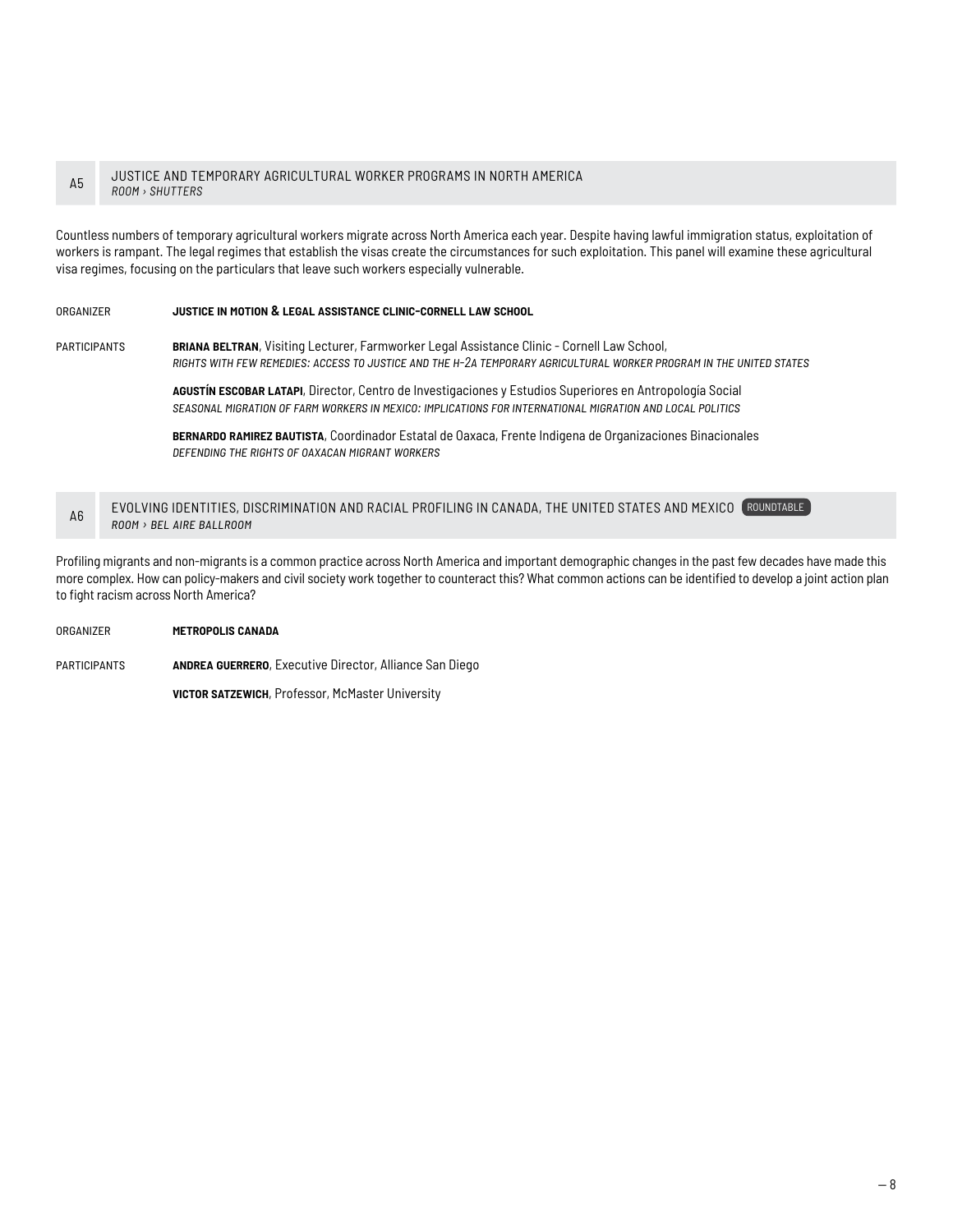B1 RESPONSES TO THE HUMANITARIAN CRISIS AT THE U.S.-MEXICO BORDER *--Part of the 8th Annual U.S.-Mexico Border Mayors Summit ROOM › FAIRBANKS A*

Over the last year, cities along the U.S.-Mexico border have seen the impacts of new trends in migration and new immigration policies. This panel will explore learnings from the last year on how local governments, civil society, and researchers can work together towards a humane and orderly response to the arrival of migrants.

- organizer **u.s.-mexico border mayors association**
- participants **trey mendez**, Mayor of Brownsville, Texas

**andy carey**, Executive Director, U.S.-Mexico Border Philanthropy Partnership

**zulema adams**, Mayor of Tecate, Baja California

**hilda araceli brown**, Mayor of Rosarito, Baja California

chair **rafael fernández de castro**, Director, Center for U.S.-Mexican Studies, UC San Diego

moderator **carolina chavez**, Director, SIMNSA Foundation

B2 IMMIGRANT INTEGRATION AT THE SUBNATIONAL LEVEL *ROOM › FAIRBANKS B*

Distinct from the role of the federal government, it is the purview of local and state/provincial-level agencies and boards to insure the successful inclusion of immigrants. Speakers will discuss policies and programs designed to be inclusive of foreign-born residents and the challenges of planning and implementing economic integration initiatives.

organizer **world education services (wes)** participants **brooke valle**, Strategy Officer, San Diego Workforce Partnership *local workforce inclusion, an economic imperative* **mike zimmer**, former Cabinet Director, World Education Services *state-level policies: leadership promoting economic growth through immigrant inclusion* **sunil johal**, Director, Business Growth Services, Economic Development and Culture Division, City of Toronto *labour market integration of newcomers in toronto: opportunities and challenges* **nicoleta monoreanu**, Manager, National GAR Case Management – Client Support Services, YMCA of Greater Toronto *client support services - an innovative and collaborative approach to government assisted refugees resettlement in canada* moderator **stacey simon**, Director, Policy Advocacy, World Education Services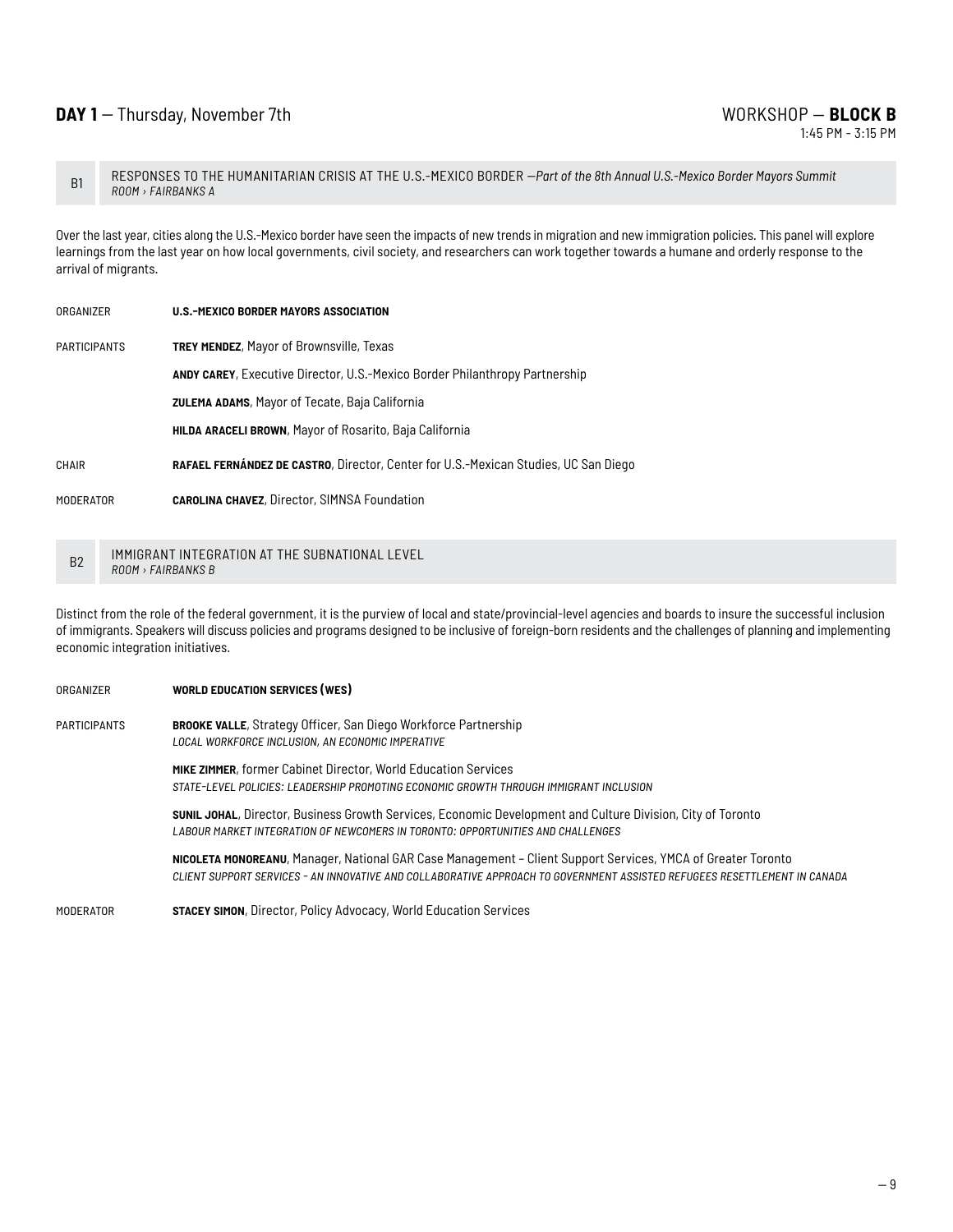#### B3 SAFE THIRD AND ASYLUM AGREEMENTS: ARE THEY EFFECTIVE IN MANAGING MIGRATION? *ROOM › FAIRBANKS C*

From Europe's Dublin III to the US-Canada Safe Third Agreement to new asylum agreements with Mexico and Central America, this panel will examine whether these types of agreements are effective in managing migration while meeting international protection obligations and what "burden sharing" of refugees and asylum-seekers really means.

organizer **bipartisan policy institute**

participants **theresa cardinal brown**, Director of Immigration and Cross-Border Policy, Bipartisan Policy Center

**david fitzgerald**, Professor, Gildred Chair in U.S.-Mexican Relations and Co-Director, Center for Comparative Immigration Studies, UC San Diego

**ana saiz**, General Director of Sin Fronteras IAP, Mexico City

**kiran banerjee**, Department of Political Science, Dalhousie University

moderator **cristobal ramón**, Immigration Senior Police Analyst, Bipartisan Policy Center

B4 HEALTH AND NEW MOBILITIES IN NORTH AMERICA *ROOM › FAIRBANKS D*

The aim of this session is to exchange ideas about the public health challenges presented by new mobilities in North America. Presenters will share research results, policy analyses or action experiences, discussing emerging issues in relation to migration and public health, or suggesting ways to address those issues.

organizer **el colegio de la frontera norte (colef)**

participants **jaime sepúlveda**, Executive Director, UCSF Institute for Global Health Sciences. *new mobilities and challenges to the mexican health system*

> **césar infante**, Instituto Nacional de Salud Pública, México *Access to health services of migrants in transit through Mexico*

**amjed abojedi**, Immigrant Insight Scholar, Access Alliance Multicultural Health and Community Services *impact of family loss and separation of refugee youth: a scoping review*

modertors **ietza bojórquez** & **gudelia rangel**, El Colegio de la Frontera Norte

B5 TRADE UNION COOPERATION TO SUPPORT TEMPORARY FOREIGN WORKERS *ROOM › SHUTTERS*

Temporary foreign workers have posed a challenge to the US labor movement's understanding of worker organization and representation. We will discuss ways of cooperating to organize and support H-2B and J-1 workers from Mexico entering the US hospitality industry. The panel will examine unions' interests, concerns, and dilemmas organizing these workers.

| ORGANIZER           | <b>JUSTICE IN MOTION &amp; UNITE HERE</b>                                                                                                                                                                                         |
|---------------------|-----------------------------------------------------------------------------------------------------------------------------------------------------------------------------------------------------------------------------------|
| <b>PARTICIPANTS</b> | FR. CLETE KILEY, Director, Immigration, Civil Rights And Diversity at Unite Here                                                                                                                                                  |
|                     | <b>BRIGETTE BROWNING, President, Local 30, Unite Here (San Diego)</b>                                                                                                                                                             |
|                     | LANCE COMPA, Emeritus Lecturer, Cornell University's School of Industrial and Labor Relations                                                                                                                                     |
|                     | JORGE PEREZ SOSA, National Coordinator, Sindicato Nacional de Trabajadores Operadores de Libros y Establecimientos de Diversión,<br>Hoteles, Restaurantes, Comunicaciones, y Servicios en Entidades Locales y Federales, SINTOLED |
| <b>MODERATOR</b>    | <b>CARLOS ARAMAYO, Secretary-Treasurer, Unite Here Local 26 (Boston)</b>                                                                                                                                                          |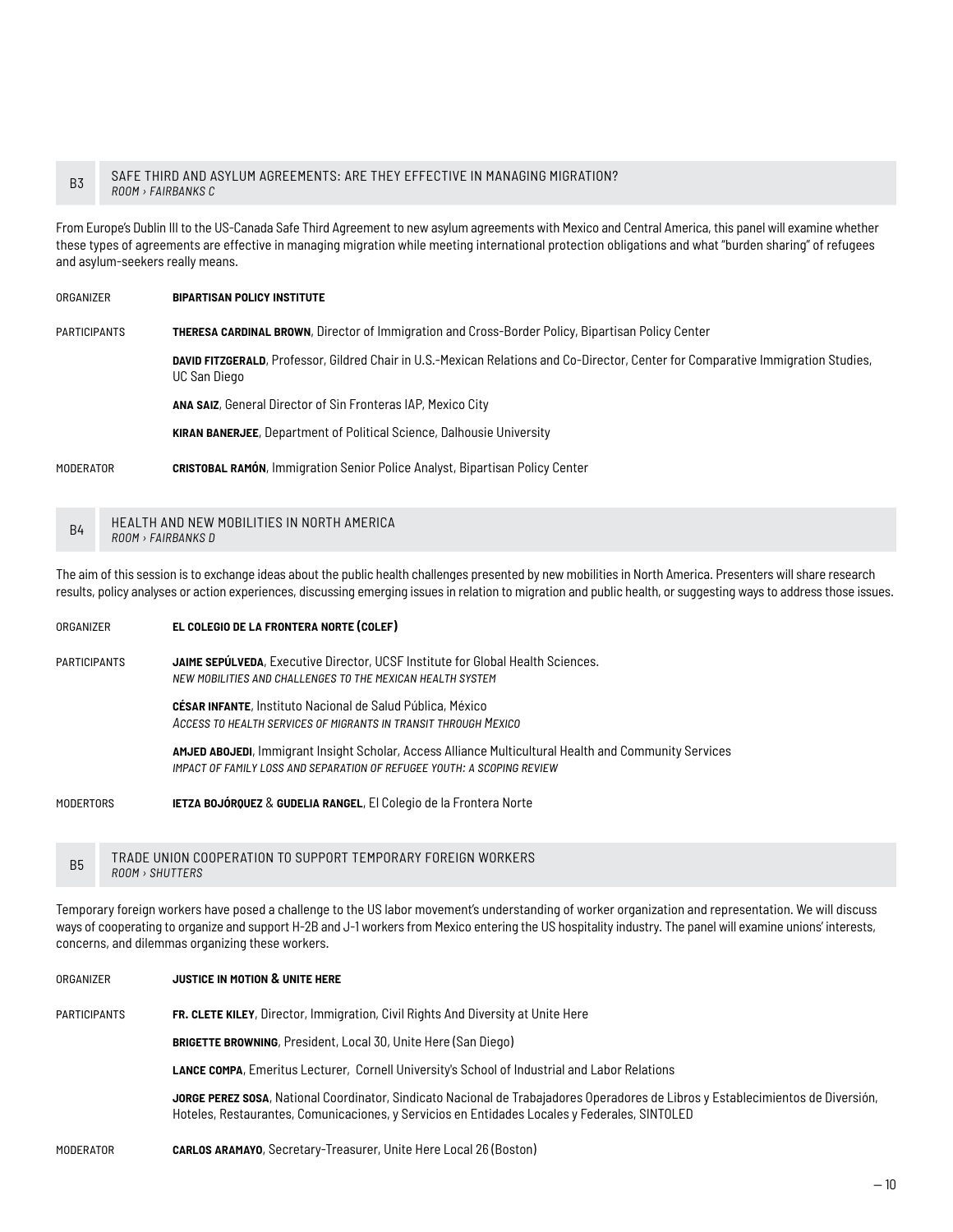### **DAY 1** -- Thursday, November 7th WORKSHOP — **BLOCK C**

#### C1 LESSONS FROM MIGRANT CARAVANS IN THE TRUMP ERA *room › fairbanks a*

This panel will analyze numerous aspects of migrant caravans: the history of caravans, the safety of migrants in transit through Mexico, the demographic composition of the Honduran caravan, and responses from civil society and Mexico's three branches of government.

#### organizer **center for u.s.-mexican studies, school of global policy & strategy, university of california, san diego**

participants **jorge bustamante**, El Colegio de la Frontera Norte (COLEF)

**olivia ruiz**, El Colegio de la Frontera Norte (COLEF)

**jesús peña**, El Colegio de la Frontera Norte (COLEF)

**rafael fernández de castro**, Center for U.S.-Mexican Studies, School of Global Policy & Strategy, University of California, San Diego

**savitri arvey**, Center for U.S.-Mexican Studies, School of Global Policy & Strategy, University of California, San Diego

#### C2 THE SOCIAL, ECONOMIC AND ENVIRONMENTAL DIMENSIONS OF REFUGEE RESETTLEMENT: FOSTERING RESILIENCE IN CANADIAN AND AMERICAN CONTEXTS *room › fairbanks b*

Globally, refugees face diverse social, economic and environmental injustices. This workshop will present research findings from Canada and the United States on the challenges experienced by resettled refugees, with a focus on small cities and rural communities. Strategies, implications and recommendations will be offered to enhance resilience and to build effective services and systems.

#### organizer **university of calgary**

participants **julie drolet**, Professor, Faculty of Social Work, University of Calgary *understanding trauma and resilience in refugee resettlement*

> **nasreen lalani**, Assistant Professor, Health and Human Sciences, Purdue University, US *place matters: health barriers and facilitators in small cities and rural communities*

#### C3 EVOLVING MIGRATION POLICIES IN NORTH AND CENTRAL AMERICA: PATTERNS OF CONVERGENCE AND DIVERGENCE, AND THE MERITS OF COORDINATION, COLLABORATION, AND COHERENCE *room ›fairbanks c*

The objective of this workshop is to provide an overview and analysis of the evolution of some migration policies of various countries to shed some light both on patterns of converge and divergence, and any coordination and collaboration efforts that may have been undertaken or should be undertaken to achieve policy coherence in North and Central America.

| ORGANIZER           | UNIVERSITY OF SASKATCHEWAN & DALHOUSIE UNIVERSITY                                                                                                                                             |
|---------------------|-----------------------------------------------------------------------------------------------------------------------------------------------------------------------------------------------|
| <b>PARTICIPANTS</b> | JOSEPH GARCEA, Department of Political Studies, University of Saskatchewan<br>CONVERGE OF MIGRATION POLICY NARRATIVES IN CANADA AND UNITED STATES                                             |
|                     | <b>KIRAN BANERJEE, Department of Political Science, Dalhousie University</b><br>CANADA-US SAFE THIRD COUNTRY AGREEMENT: PROSPECTS FOR CONTINUATION OF COLLABORATION AND COORDINATION          |
|                     | JORGE EDUARDO MENDOZA COTA, Director Departamento de Estudios Económicos, El Colegio de la Frontera Norte<br>CHANGES IN MIGRATION FLOWS AND POLICIES IN MEXICO AND CENTRAL AMERICA            |
|                     | <b>ELIZABETH FERRIS, Institute for the Study of International Migration, Georgetown University</b><br>MIGRATION OF CHILDREN CROSSING BORDERS: COMPARISON OF US, CANADIAN AND MEXICAN POLICIES |
| <b>MODERATOR</b>    | JOSEPH GARCEA, Department of Political Studies, University of Saskatchewan                                                                                                                    |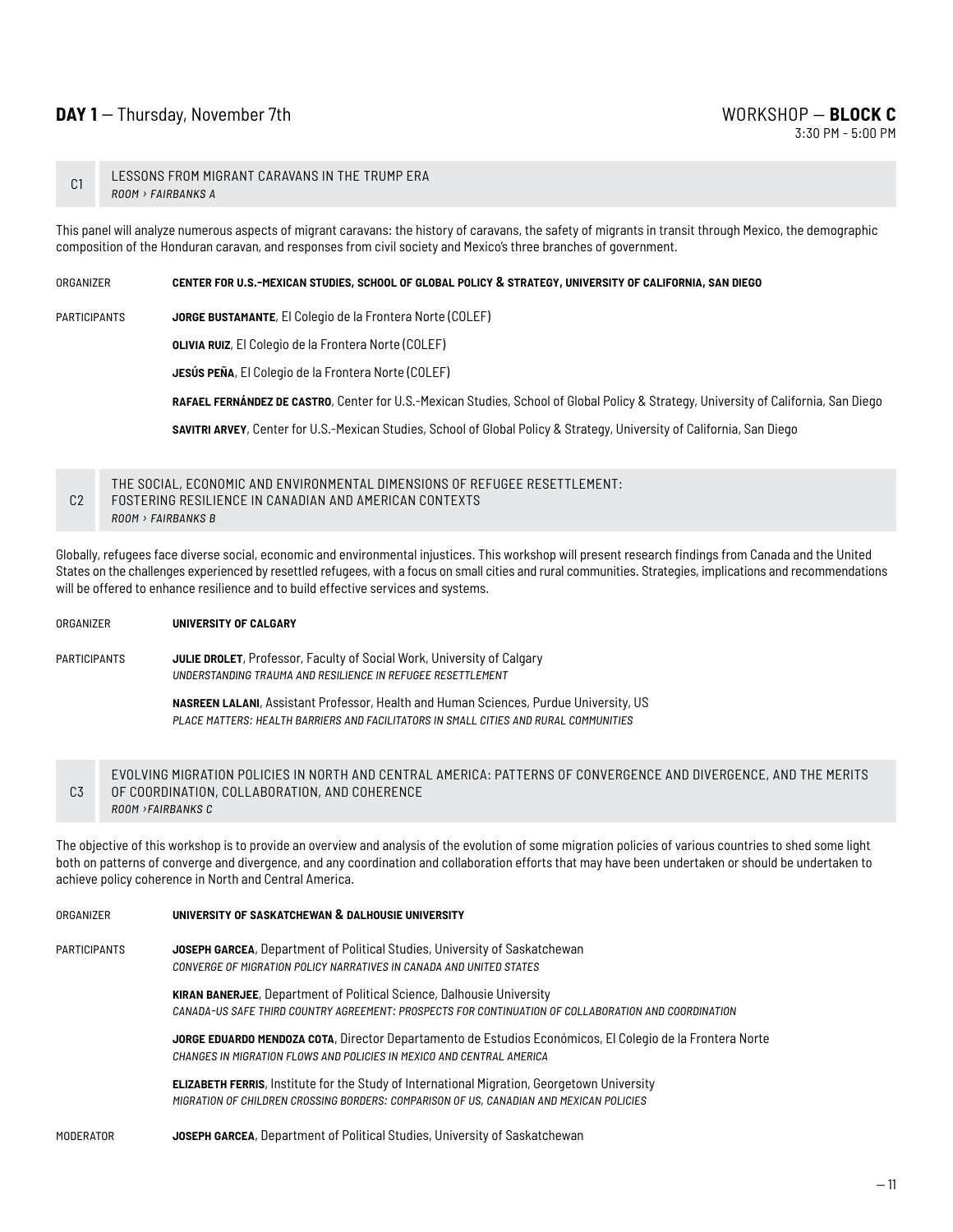#### C4 RETURN MIGRATION TO MEXICO: CURRENT PATTERNS AND CHALLENGES AHEAD *room › fairbanks d*

The past decade historically large flows from Mexico to the U.S. have fallen dramatically while return migration to Mexico has risen. This session will explore the recent trends in the flow of returnees from the U.S. to Mexico, its characteristics, as well as challenges in the integration processes that define a series of public policy needs.

#### organizer **universidad iberoamericana**

participants **ana gonzalez-barrera** and **jeffrey passel**, Pew Research Center, Washington, DC *mexican return migration: recent trends, characteristics and challenges measuring the flows* 

> **erin hamilton**, Department of Sociology, University of California at Davis and **claudia masferrer**, Centro de Estudios Demográficos, Urbanos y Ambientales, El Colegio de México, *de facto deportees: the role of deportation in the migration of u.s.-born minors to mexico*

**claudia masferrer**, Centro de Estudios Demográficos, Urbanos y Ambientales, El Colegio de México *starting a business or getting a job? understanding regional variations of self-employment among mexican return migrants*

**liliana meza**, Instituto Nacional de Estadistica y Geografia (INEGI) and Universidad Iberoamericana, and **pedro paulo orraca**, El Colegio de la Frontera Norte (COLEF) *labor insertion of u.s-born juvenile workers in mexico*

#### C5 HUMAN TRAFFICKING OF TEMPORARY FOREIGN GUESTWORKERS *room › shutters*

Under Temporary Foreign Guestworker visa programs, lack of data, accountability, and oversight create a system ripe for exploitation and abuse. A closer look at individual trafficking cases and available data reveals inherent weaknesses in guestworker programs that traffickers often exploit. However, there are policy options that would aid in the prevention of guestworker trafficking.

#### organizer **justice in motion**

participants **jeremy mclean**, Policy and Advocacy Manager, Justice in Motion *the human trafficking of temporary foreign guestworkers in the us*

> **pablo godoy**, Regional Director, Western Canada, United Food and Commercial Workers (UFCW Canada) *trafficking of guestworkers in canada*

**stephanie richard**, Policy & Legal Services Director, Coalition to Abolish Slavery & Trafficking *policy solutions to temporary foreign worker trafficking*

**angela guzmon**, Resilient Voices, National Survivor Network *a survivor's perspective on the trafficking of guestworkers*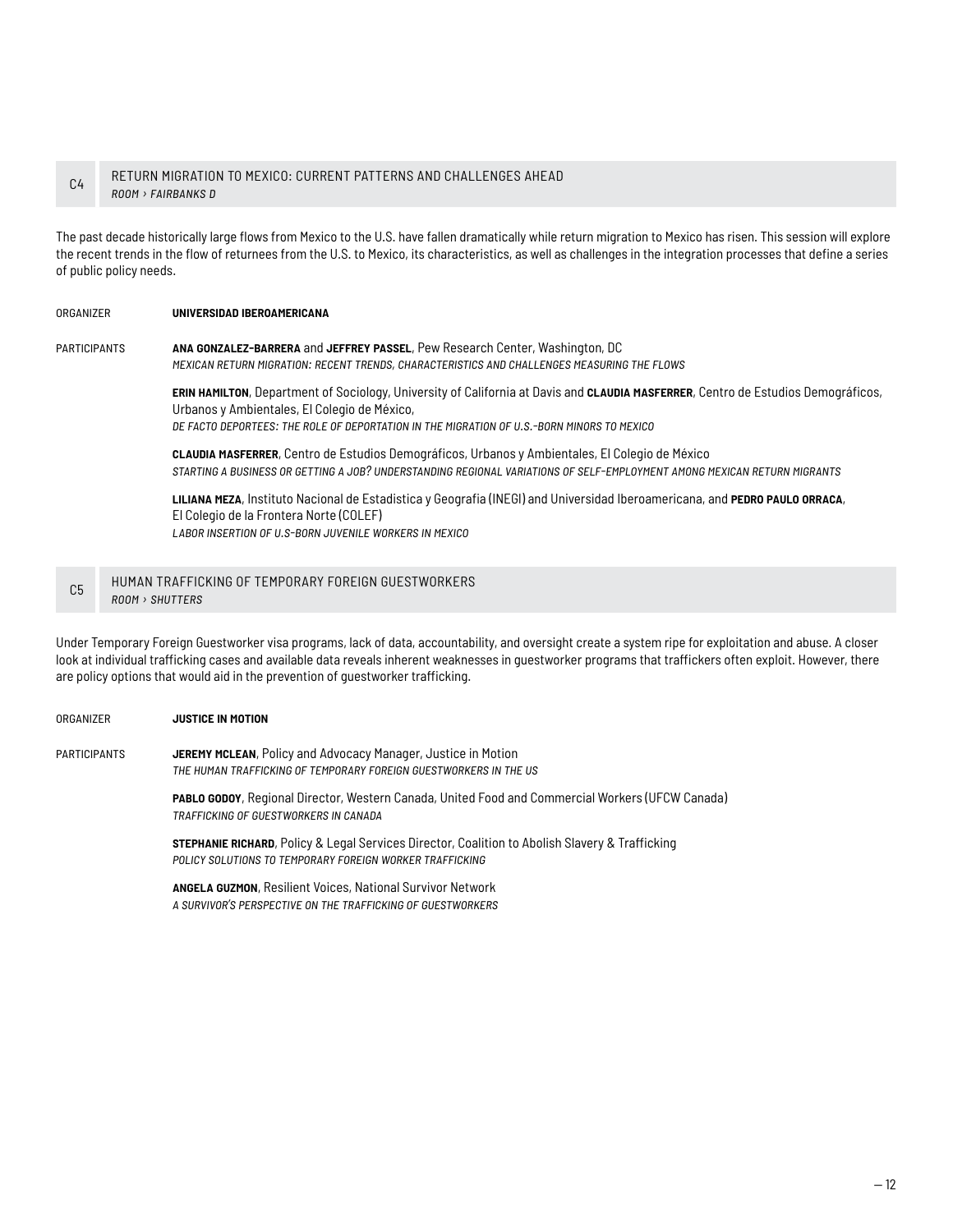## Friday, November 8th -- **DAY 2** WORKSHOP — **BLOCK D**

11:00 AM - 12:30 PM

D1 LOCAL COLLABORATION TO ADDRESS CROSS-BORDER ENVIRONMENTAL ISSUES *--Part of the 8th Annual U.S.-Mexico Border Mayors Summit room › fairbanks a*

The political boundary between the U.S. and Mexico can make addressing environmental issues more complex. This panel will highlight both cooperation and challenges in watershed management, municipal services, and shared green infrastructure at the local level.

| ORGANIZER           | U.S.-MEXICO BORDER MAYORS ASSOCIATION                                                              |
|---------------------|----------------------------------------------------------------------------------------------------|
| <b>PARTICIPANTS</b> | <b>SERGE DEDINA, Mayor of Imperial Beach, California</b>                                           |
|                     | <b>MANUEL RODRIGUEZ MONARREZ, Director of Environmental Policy, Baja California</b>                |
|                     | <b>GERARDO SANCHEZ, Mayor of San Luis, Arizona</b>                                                 |
| CHAIR               | <b>CALIXTO MATEOS, Acting Managing Director, North American Development Bank</b>                   |
| MODERATOR           | <b>DENISE MORENO DUCHENY, Senior Policy Advisor, Center for U.S.-Mexican Studies, UC San Diego</b> |
|                     |                                                                                                    |

D2 HOW IS HIGHER EDUCATION MEETING IMMIGRANT AND MIGRANT STUDENTS' NEEDS? *room › fairbanks b*

Immigrant, refugee and migrant students present unique challenges and opportunities to educational institutions at all levels throughout North America. Speakers will delve into research on undocumented and dislocated students and explore efforts by policymakers to harness the potential of college and university communities for the empowerment and protection of refugees, immigrants, and at-risk migrants.

| ORGANIZER    | <b>WORLD EDUCATION SERVICES (WES)</b>                                                                                                                                                                                                                                                                                           |
|--------------|---------------------------------------------------------------------------------------------------------------------------------------------------------------------------------------------------------------------------------------------------------------------------------------------------------------------------------|
|              | <b>COMMUNITY COLLEGE CONSORTIUM FOR IMMIGRANT EDUCATION (CCCIE)</b>                                                                                                                                                                                                                                                             |
|              | PRESIDENTS' ALLIANCE ON HIGHER EDUCATION AND IMMIGRATION                                                                                                                                                                                                                                                                        |
| PARTICIPANTS | KYLE FARMBRY, Chair, University Alliance for Refugees and at-Risk Migrants and Professor, School of Public Affairs and Administration,<br>Rutgers University-Newark<br>HIGHER EDUCATION AND MIGRATION: SOME REFLECTIONS FROM THE MONTHS FOLLOWING THE GLOBAL COMPACT ON MIGRATION AND THE GLOBAL COMPACT<br><b>FOR REFUGEES</b> |
|              | <b>DAVID FIRANG, Department of Social Work, Trent University</b><br>UNDERSTANDING THE FACTORS PUSHING INTERNATIONAL STUDENTS' TO MIGRATE TO CANADA: THE CASE OF GHANAIAN STUDENTS WHO SEEK TO STUDY<br>AT TRENT UNIVERSITY                                                                                                      |
|              | <b>ESDER CHONG, Rutgers University-Newark</b><br>THE POWER OF STUDENT-LED ADVOCACY                                                                                                                                                                                                                                              |
|              | <b>LYDIA BAIRD, Los Angeles Trade-Tech Community College</b><br>UNDOCUMENTED AND IMMIGRANT STUDENT EXPERIENCES AND ADVOCACY IN THE COMMUNITY COLLEGE CONTEXT                                                                                                                                                                    |
| MODERATOR    | <b>MIRIAM FELDBLUM, Executive Director, Presidents' Alliance on Higher Education and Immigration</b>                                                                                                                                                                                                                            |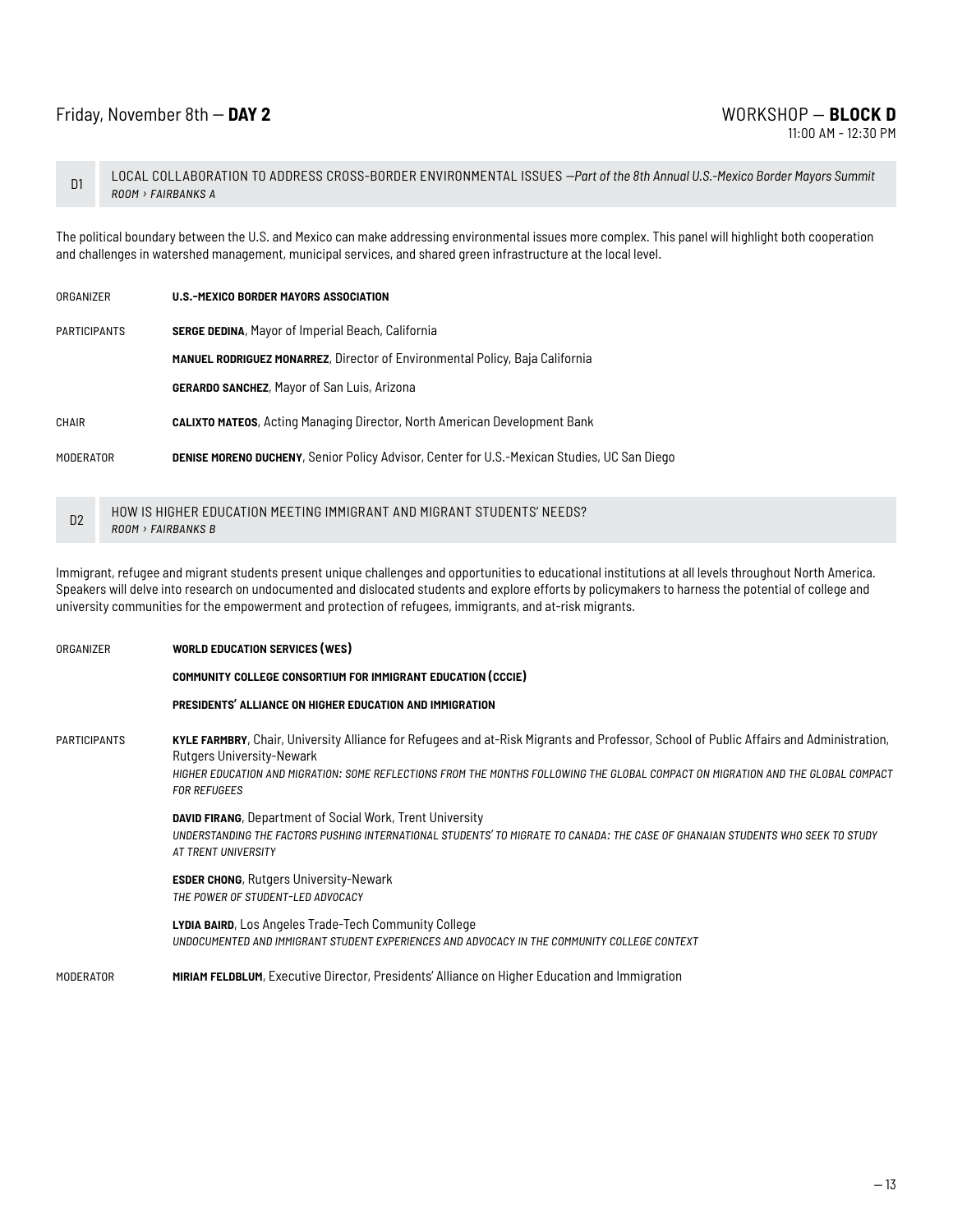#### D<sub>3</sub> CONSTRUCTING A NORTH AMERICAN INDEX ON IMMIGRANT INTEGRATION: COMPARING AND CONTRASTING CANADIAN AND AMERICAN APPROACHES *room › fairbanks c*

This workshop will showcase the New American Economy's US-based Cities Index and the Association for Canadian Studies' Canadian Index for Measuring Integration – both of which track immigrant integration in their respective regions. The session will explore the possibility of constructing a North American Index for Immigrant Integration Measurement (NAIIIM).

| ORGANIZER           | NEW AMERICAN ECONOMY & THE ASSOCIATION FOR CANADIAN STUDIES                                      |
|---------------------|--------------------------------------------------------------------------------------------------|
| <b>PARTICIPANTS</b> | <b>ANDREW LIM, Director of Quantitative Research, New American Economy, New American Economy</b> |
|                     | JACK JEDWAB, President, Metropolis Canada / Association for Canadian Studies                     |
| MODERATOR           | <b>ASHLEY MANUEL, Project Manager, Canadian Index for Measuring Integration</b>                  |

D4 RESTRICTIVE ASYLUM POLICIES, MOBILITY CONTROL AND STRANDED REFUGEES ON NORTH AMERICA'S BORDERS *room › fairbanks d*

In this panel, we will analyze the institutional capacities to receive and integrate asylum and refugees in Mexico, the United States and Canada. We also intend to discuss the consequences of extraterritoriality agreements and blocking policies which force asylum-seekers to remain in unplanned destinations or to wait months in a third country and in border regions.

| ORGANIZER    | EL COLEGIO DE LA FRONTERA NORTE (COLEF)                                                                                                                                                                |
|--------------|--------------------------------------------------------------------------------------------------------------------------------------------------------------------------------------------------------|
| PARTICIPANTS | <b>DAVID SCOTT FITZGERALD, University of California, San Diego</b><br>REFUGE BEYOND REACH: HOW RICH DEMOCRACIES REPEL ASYLUM SEEKERS                                                                   |
|              | MARÍA DOLORES PARÍS POMBO, El Colegio de la Frontera Norte<br>THE LONG WAIT: ASYLUM SEEKERS AT THE MEXICAN NORTHERN BORDER                                                                             |
|              | <b>DENISE GILMAN, Co-Director, Immigration Clinic, University of Texas School of Law</b>                                                                                                               |
|              | <b>PATRICIA EUGENIA ZAMUDIO GRAVE, Centro de Investigaciones y Estudios Sobre Antropología Social (CIESAS Golfo)</b><br>THE ASYLUM IN MEXICO: CONTRADICTIONS BETWEEN SOVEREIGNTY AND DEMOCRATIC VALUES |
| MODERATOR    | MARIA DOLORES PARIS POMBO, El Colegio de la Frontera Norte                                                                                                                                             |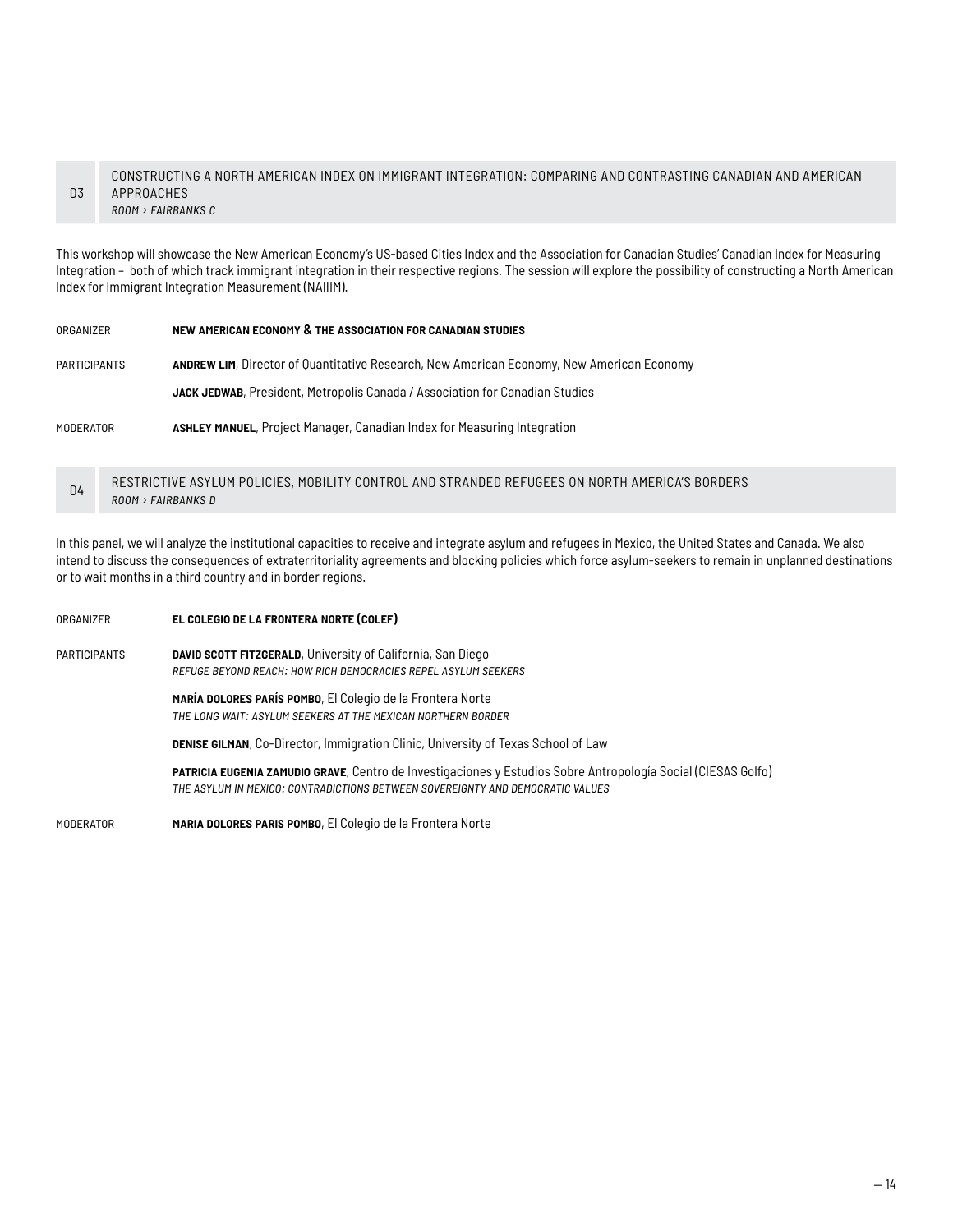#### D5 RECRUITING LOW WAGE WORKERS FROM ABROAD: EMERGING MODELS TO COMBAT RECRUITMENT ABUSES *room › shutters*

Employers are increasingly employing international workers to fill labor needs. There is a long history of abuse that private recruiters have wrought on prospective migrants. This panel will explore the various models of recruitment for temporary foreign work and focus on the innovative solutions and recommendations for cleaning up the global human supply chain.

| ORGANIZER           | <b>JUSTICE IN MOTION</b>                                                                                                                                                                 |
|---------------------|------------------------------------------------------------------------------------------------------------------------------------------------------------------------------------------|
| <b>PARTICIPANTS</b> | <b>CATHLEEN CARON, Founder and Executive Director, Justice in Motion</b><br><b>RECRUITMENT MODELS</b>                                                                                    |
|                     | PABLO GODOY, Regional Director, Western Canada at United Food and Commercial Workers (UFCW Canada)<br>EVALUATING CANADA'S USE OF GOVERNMENT AND PRIVATE RECRUITMENT MODELS               |
|                     | <b>MATTHEW WOOTEN, Associate Director, Fair Food Standards Council</b><br>CLEAN CHANNEL: PROTECTING H-2A WORKERS THROUGH THE FAIR FOOD PROGRAM'S PARTNERSHIP WITH THE MEXICAN GOVERNMENT |
| MODERATOR           | <b>CATHLEEN CARON, Founder and Executive Director, Justice in Motion</b>                                                                                                                 |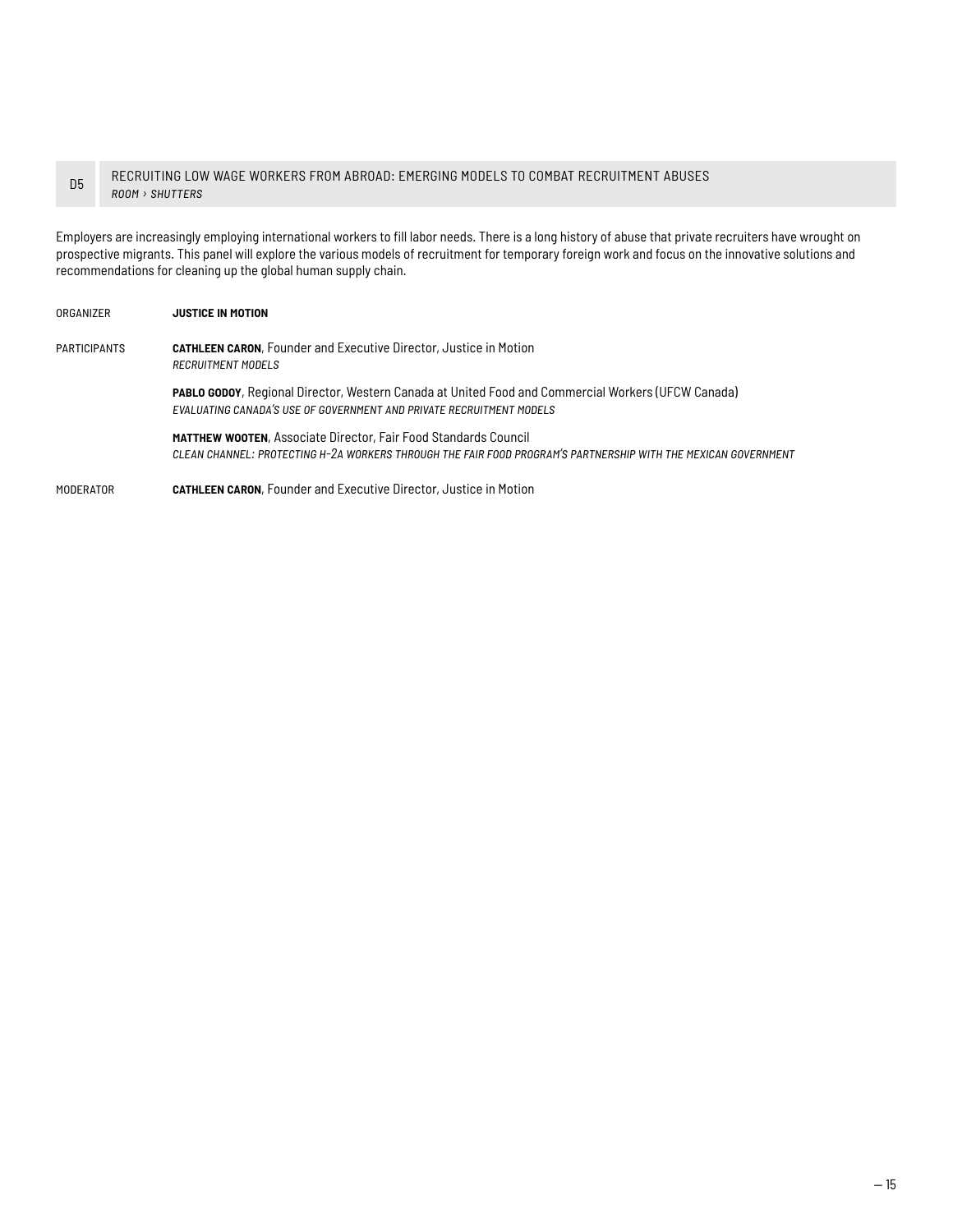## Friday, November 8th -- **DAY 2** WORKSHOP — **BLOCK E**

E1 LEVERAGING DIGITAL TECHNOLOGY TO ENHANCE SERVICES FOR IMMIGRANTS AND FACILITATE LABOUR MOBILITY *room › fairbanks a*

This workshop provides non-profit and private-sector perspectives on how digital technology is needed to support immigrants with mobility and labour market integration. This is essential as we all prepare for the future of work and contend with various issues relating to population decline and skills shortages.

| ORGANIZER           |                        | <b>ACCES EMPLOYMENT</b>                                                                                                                                                                                 |
|---------------------|------------------------|---------------------------------------------------------------------------------------------------------------------------------------------------------------------------------------------------------|
| <b>PARTICIPANTS</b> |                        | JOHN SHIELDS, Professor, Ryerson University, Department of Politics and Public Administration & Board Chairperson, ACCES Employment<br>IMMIGRATION IS ESSENTIAL FOR ADDRESSING KEY LABOUR MARKET ISSUES |
|                     |                        | MANJEET DHIMAN, SVP, Services and Strategic Initiatives, ACCES Employment<br>HOW DIGITAL SERVICES ENHANCE EMPLOYMENT PROGRAMS FOR NEWCOMERS                                                             |
|                     |                        | <b>SHAMIRA MADHANY, Managing Director, Deputy Executive Director, WES Canada</b><br>RECOGNITION IN AN ERA OF GLOBAL MOBILITY: A CASE STUDY OF REFUGEES AND DISPLACED POPULATIONS                        |
|                     |                        | <b>REBECCA TANCREDI, National VP of Programs in Chicago, Upwardly Global</b><br>A CASE STUDY - HOW TECHNOLOGY-BASED PARTNERSHIPS CAN SUPPORT GEOGRAPHIES WITH DECLINING POPULATIONS                     |
|                     |                        | <b>WENDY CHAN, Strategy Senior Manager, Accenture, Federal Services</b><br>THE IMPORTANCE OF PRIVATE SECTOR INVOLVEMENT IN ADDRESSING SKILL GAPS AND PREPARING FOR THE FUTURE WORKFORCE                 |
| <b>MODERATOR</b>    |                        | JOHN SHIELDS, Professor, Ryerson University, Department or Politics and Public Administration & Board Chairperson, ACCES Employment                                                                     |
| E <sub>2</sub>      | <b>BOOM FILBBILLIO</b> | BETWEEN A ROCK AND A HARD PLACE: A GLIMPSE INTO THE LIVES OF IRANIAN IMMIGRANTS IN CANADA AND THE U.S.                                                                                                  |

*room › fairbanks b*

The case of Iranian immigrants in North America begs comparative study: unlike other economic migrants, Iranian immigrants have been driven by 'push' forces to Canada and the U.S., states that lack any diplomatic relations with Iran. They are subject to Trump's 'Muslim Ban' despite a largely secular orientation, and are considered Visible Minorities in multicultural Canada, yet White in the U.S.

#### organizer **university of calgary**

participants **abdie kazemipur**, Professor of Sociology & Chair of Ethnic Studies University of Calgary, Calgary & **omid asayesh**, Ph.D. Student, Sociology, University of Calgary *the atypical nature of outmigration from iran: the case of iranian immigrants in canada*

> **amy malek**, Assistant Professor of International Studies College of Charleston, USA *paradoxes of dual citizenship among iranian immigrants in north america*

**sahar sadeghi**, Assistant Professor of Sociology Muhlenberg College, USA *migration, trauma, and political engagement: the experiences of iranians in the united states*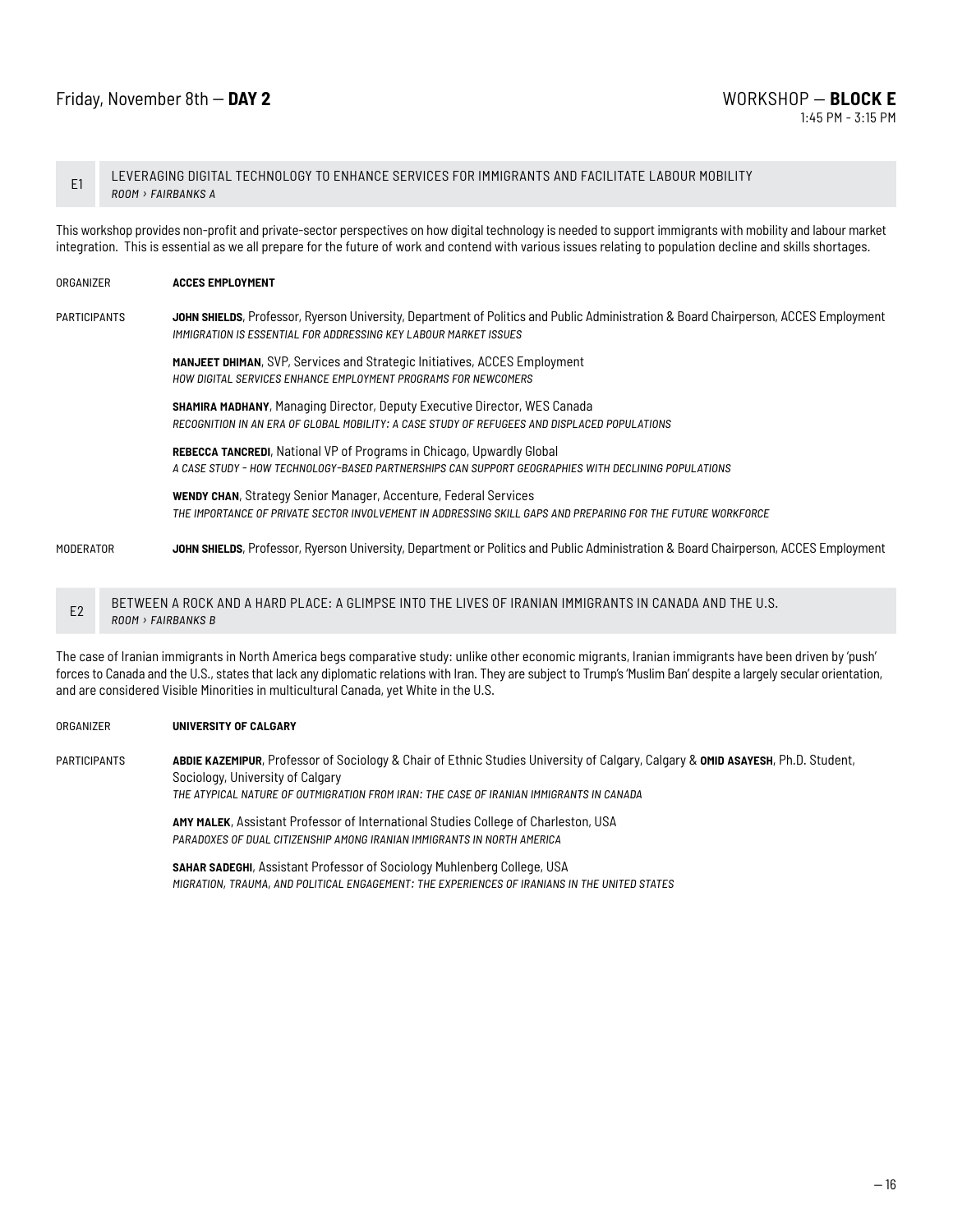#### E3 EVOLVING NORTH AMERICAN MIGRATORY POLICIES IN THE FACE OF NEW FORMS OF CENTRAL AMERICAN MOBILITY: ASYLUM, SANCTUARY, AND LOCAL ACTORS IN DIVERGENT NATIONAL CONTEXTS *room › fairbanks c*

This panel will question the efficacy of current migratory policies in North America and their capacity to deal with new forms of Central American mobility, focusing on the diversity of local responses in the receiving countries, from Mexican border cities to the growing sanctuary movement in the US and Canada.

#### organizer **el colegio de la frontera norte (colef)**

participants **benjamin bruce**, El Colegio de la Frontera Norte *cages, compounds, and the elusive search for sanctuary: managing the piedras negras caravan and central american migration between mexico and texas*

> **ernesto castañeda**, American University *excluding latin people in the united states*

**marie-laure coubès**, El Colegio de la Frontera Norte *family migration: the challenge of managing new forms of mobility in mexico's northern border cities*

**graham hudson**, Ryerson University, Canada *'that which is not forbidden is allowed': local authorities and the implementation of sanctuary city policies in canada*

**susan brown**, University of California Irvine *latin american migration, demographic needs, and u.s. policy*

#### moderators **benjamin bruce**, El Colef and **marie-laure coubès**, El Colef

#### E4 IS PORTABILITY A PANACEA? COMPARING EXPERIENCES AND LEGAL FRAMEWORKS IN TEMPORARY WORK VISA PROGRAMS *room › fairbanks d*

Temporary work visa programs tying migrant workers to one employer have been criticized as abusive and exploitative. Some experts recommend portability in temporary work visa programs to protect workers and improve credibility. Panelists will discuss the effectiveness of portability for migrants, the promise of new proposals, and whether portability will result in decent work.

organizer **justice in motion** and **economic policy institute**

participants **daniel costa**, Director of Immigration Law and Policy Research, Economic Policy Institute

**pablo godoy**, Regional Director, Western Canada at United Food and Commercial Workers (UFCW Canada)

**eugenie depatie-pelletier**, President and Chief Executive Officer, Association for the Rights of Household and Farm Workers (ARHW)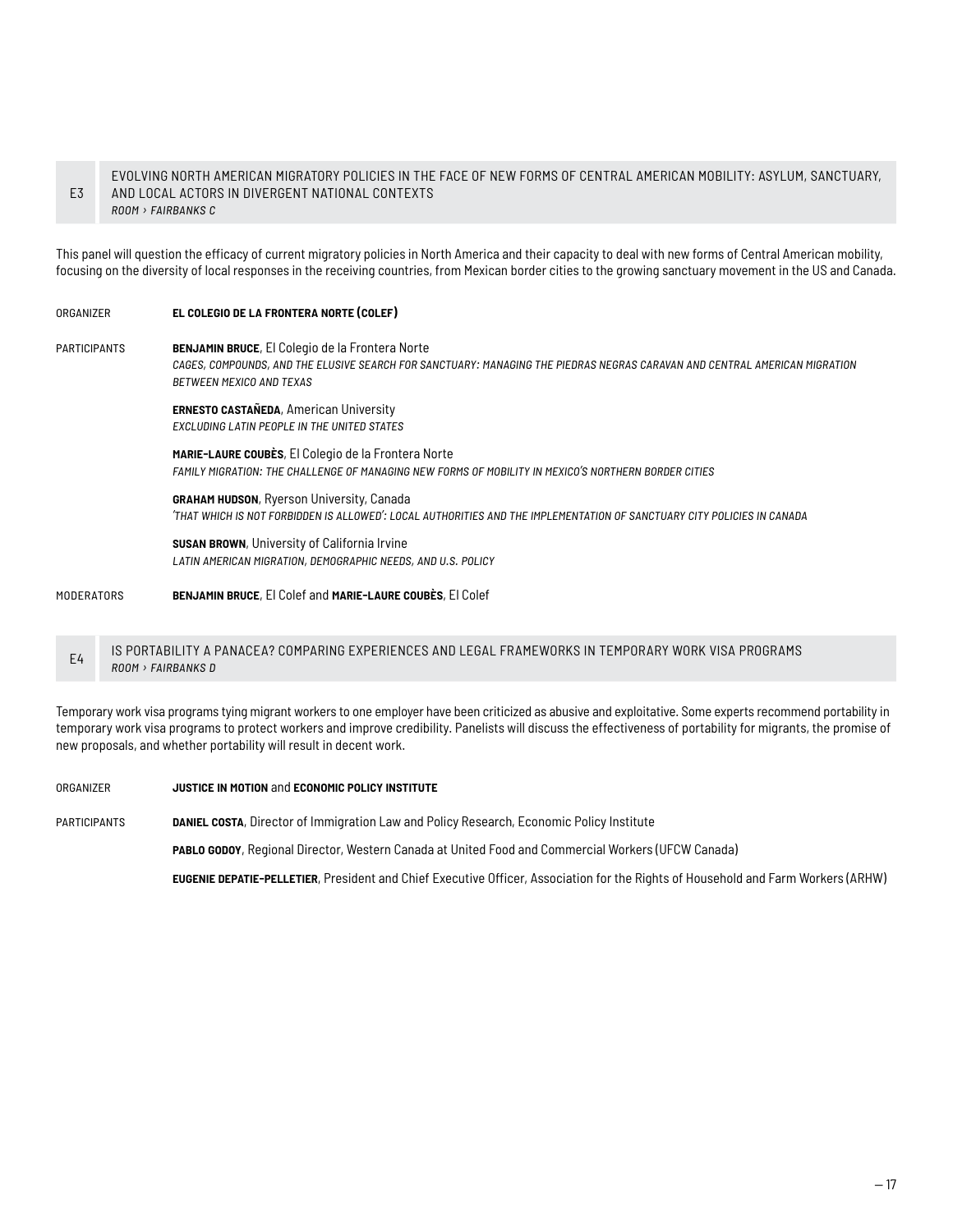### Friday, November 8th -- **DAY 2** WORKSHOP — **BLOCK F**

F1 GENDER AND MIGRATION *room › fairbanks a*

#### organizer **access alliance multicultural health and community services** and **instituto tecnológico y de estudios superiores de occidente (iteso)**

### participants **julia eden** & **helen ketema**, Access Alliance Multicultural Health and Community Services

*the importance of gender based analysis+ for examining precarious work amongst racialized immigrant women in canada*

**itzelín del rocío mata navarro**, Instituto Tecnológico y de Estudios Superiores de Occidente (ITESO) *gender, migration and social vulnerability: undocumented migration of family groups in transit through mexico*

**jefferson f. j. pierrelus francois**, Instituto Tecnológico y de Estudios Superiores de Occidente (ITESO) *market economy, globalization and migration: challenges and faces of vulnerable women in global society from karl polanyi*

F2 NORTH AMERICAN MIGRATION COMPACTS/AGREEMENTS: PERSPECTIVES, PROSPECTS AND PATHWAYS ROUNDTABLE *room › fairbanks b*

The objective of this roundtable is to consider prospects and pathways for the development and implementation of migration compacts or agreements in North America and potentially in the rest of the Americas. Toward that end, this roundtable addresses several key questions.

## organizer **university of saskatchewan & dalhousie university** participants **joseph garcea**, Department of Political Studies, University of Saskatchewan **kiran banerjee**, Department of Political Science, Dalhousie University **adam hunter**, Migration Consultant and Fellow & Co-lead for Homeland Security and Community Resilience, Truman National Security Project Adam Hunter, Migration Consultant and Fellow & Co-lead for Homeland Security and Community Resilience, Truman National Security Project

**F3** INNOVATING IMMIGRANT INTEGRATION AT WORK *room › fairbanks c*

Immigrant integration services at the worksite foster skill development, job satisfaction and retention, career advancement and, ultimately, worker economic mobility. Come join a conversation featuring non-profit, government and corporate leaders about how they are collaborating to offer citizenship and language learning services to their employees at work.

organizer **national immigration forum** participants **jennie murray**, Director of Integration Programs, National Immigration Forum **patrick mackenzie**, Chief Executive Officer, Immigrant Employment Council of British Columbia **wendy cukier**, Diversity Institute, Ryerson University **angela haning**, Human Resources Director, Hyatt Regency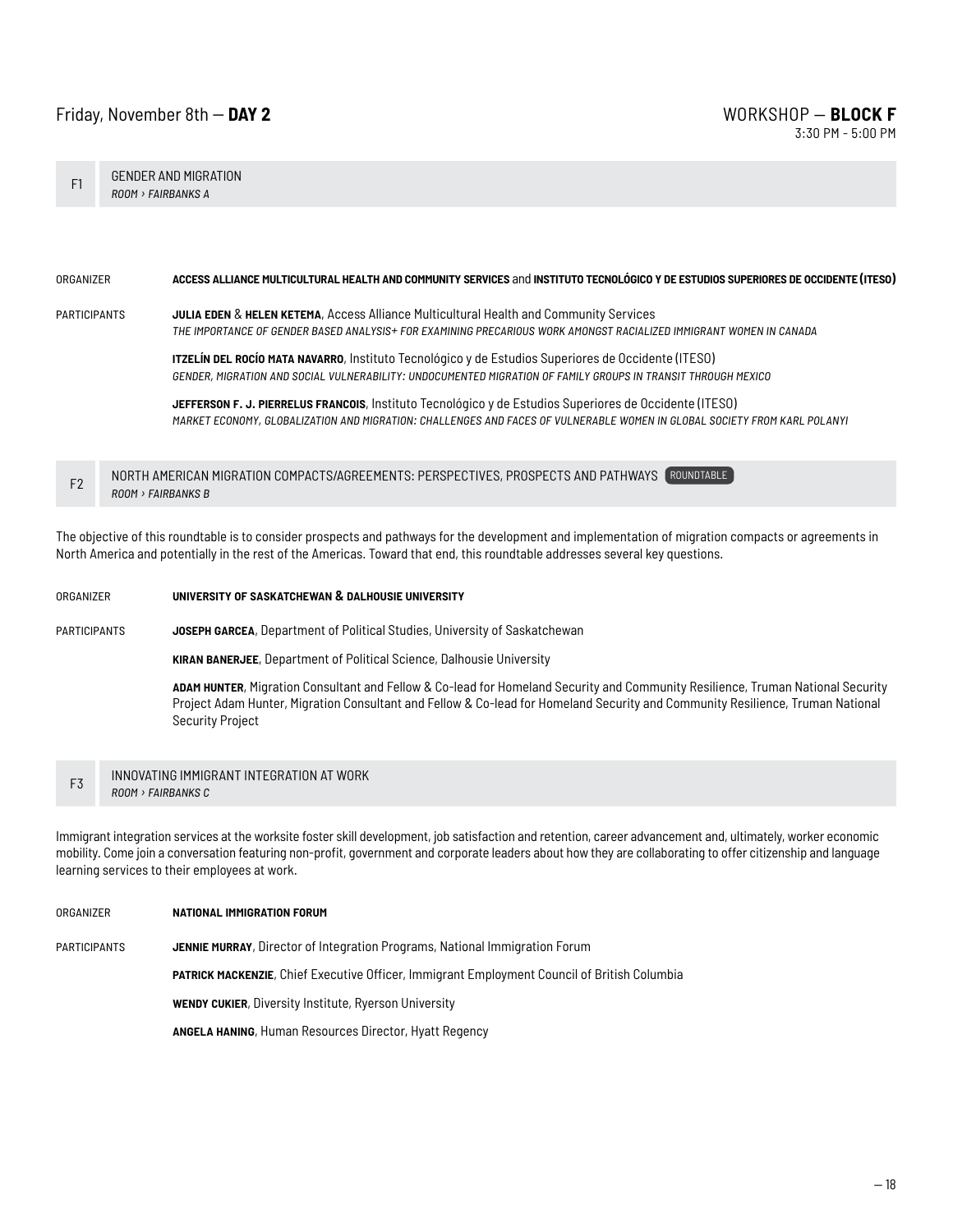#### F4 FROM THE NORTHERN TRIANGLE OF CENTRAL AMERICA (NTCA) TO CANADA: RECENT TRENDS IN MIGRATION IN THE REGION, ESTIMATION CHALLENGES AND IMPLICATIONS *room › fairbanks d*

The past decade has seen significant changes in migration patterns in the region. Historically large flows from Mexico to the U.S. have fallen dramatically while return migration to Mexico has risen. Outflows from NTCA countries to the U.S. and Mexico have increased dramatically. Changes have also occurred in migration between Canada and the U.S.

#### organizer **pew research center**

participants **jeffrey s. passel** and **ana gonzalez-barrera**, Pew Research Center

*migration to the u.s. from canada, mexico and the ntca: trends, characteristics, and new data to estimate returns flows*

JACK JEDWAB, President, Association for Canadian Studies *evolving trends in migration between canada and the united states*

**liliana meza**, Instituto Nacional de Estadística y Geografía (INEGI) and Universidad Iberoamericana, México, and **carla pederzini**, Universidad Iberoamericana *migrants from the northern triangle of central america (ntca) and their labor outcomes in mexico* 

**claudia masferrer** and **victor garcia guerrero**, Centro de Estudios Demográficos, Urbanos y Ambientales, El Colegio de México, Mexico City

*immigration of the u.s.-born "mexican" minors: studying migration flows to mexico using data from birth registries*

#### F5 TEMPORARY FOREIGN WORKER PROGRAMS THROUGH AN INTERNATIONAL LAW LENS *room › shutters*

The United Nations has developed rarely-invoked human rights standards on temporary foreign worker programs. The goal of the panel is to describe the normative framework and analyze existing international law mechanisms North American advocates can use to influence domestic policy, while strengthening international fora.

#### organizer **justice in motion & cornell law school**

participants **beth lyon**, Clinical Professor of Law, Cornell Law School

**lance compa**, Senior Lecturer, Cornell University's School of Industrial and Labor Relations

**ingrid gabriela franco ramírez**, Independent Legal Adviser, Former Alumni at the Geneva Centre for International Security Policy

**maría canchola**, Vinculación e Incidencia, Instituto de Estudios y Divulgación sobre Migración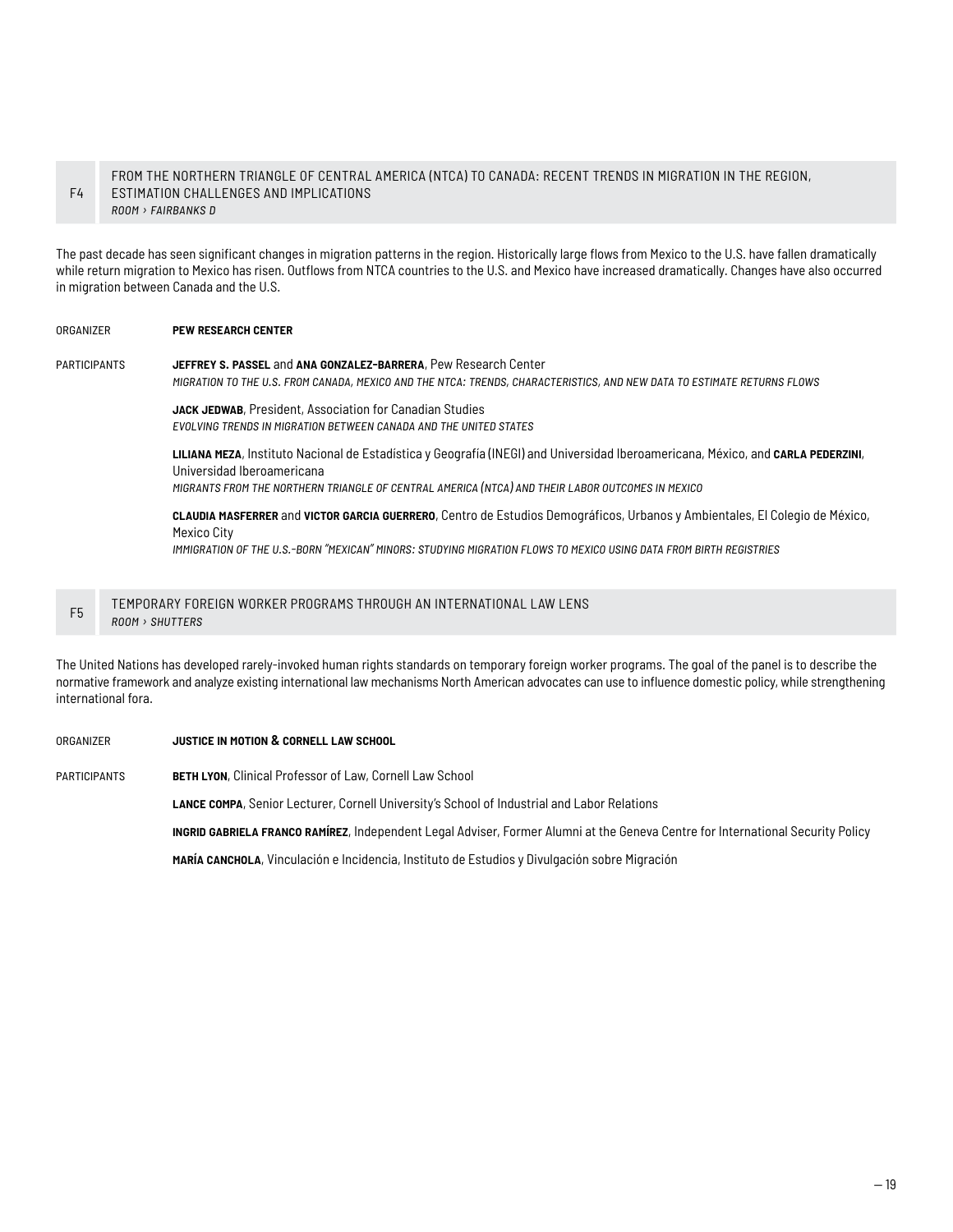| $-$ NOTES                                                                                                            |               |
|----------------------------------------------------------------------------------------------------------------------|---------------|
|                                                                                                                      |               |
|                                                                                                                      |               |
|                                                                                                                      |               |
|                                                                                                                      |               |
|                                                                                                                      |               |
|                                                                                                                      |               |
|                                                                                                                      |               |
|                                                                                                                      |               |
|                                                                                                                      |               |
|                                                                                                                      |               |
|                                                                                                                      |               |
|                                                                                                                      |               |
|                                                                                                                      |               |
|                                                                                                                      |               |
|                                                                                                                      |               |
|                                                                                                                      |               |
|                                                                                                                      |               |
|                                                                                                                      |               |
|                                                                                                                      |               |
|                                                                                                                      |               |
|                                                                                                                      |               |
|                                                                                                                      |               |
|                                                                                                                      |               |
|                                                                                                                      |               |
|                                                                                                                      |               |
|                                                                                                                      |               |
|                                                                                                                      |               |
|                                                                                                                      |               |
|                                                                                                                      |               |
|                                                                                                                      |               |
|                                                                                                                      |               |
|                                                                                                                      |               |
|                                                                                                                      |               |
|                                                                                                                      |               |
|                                                                                                                      |               |
|                                                                                                                      |               |
|                                                                                                                      |               |
|                                                                                                                      |               |
|                                                                                                                      | $\sim$ $\sim$ |
|                                                                                                                      |               |
|                                                                                                                      |               |
|                                                                                                                      |               |
|                                                                                                                      |               |
|                                                                                                                      |               |
|                                                                                                                      |               |
|                                                                                                                      |               |
|                                                                                                                      |               |
| <u> 1989 - Johann Stoff, amerikan bestemanns og forskellige og forskellige og forskellige og forskellige og fors</u> |               |
|                                                                                                                      |               |